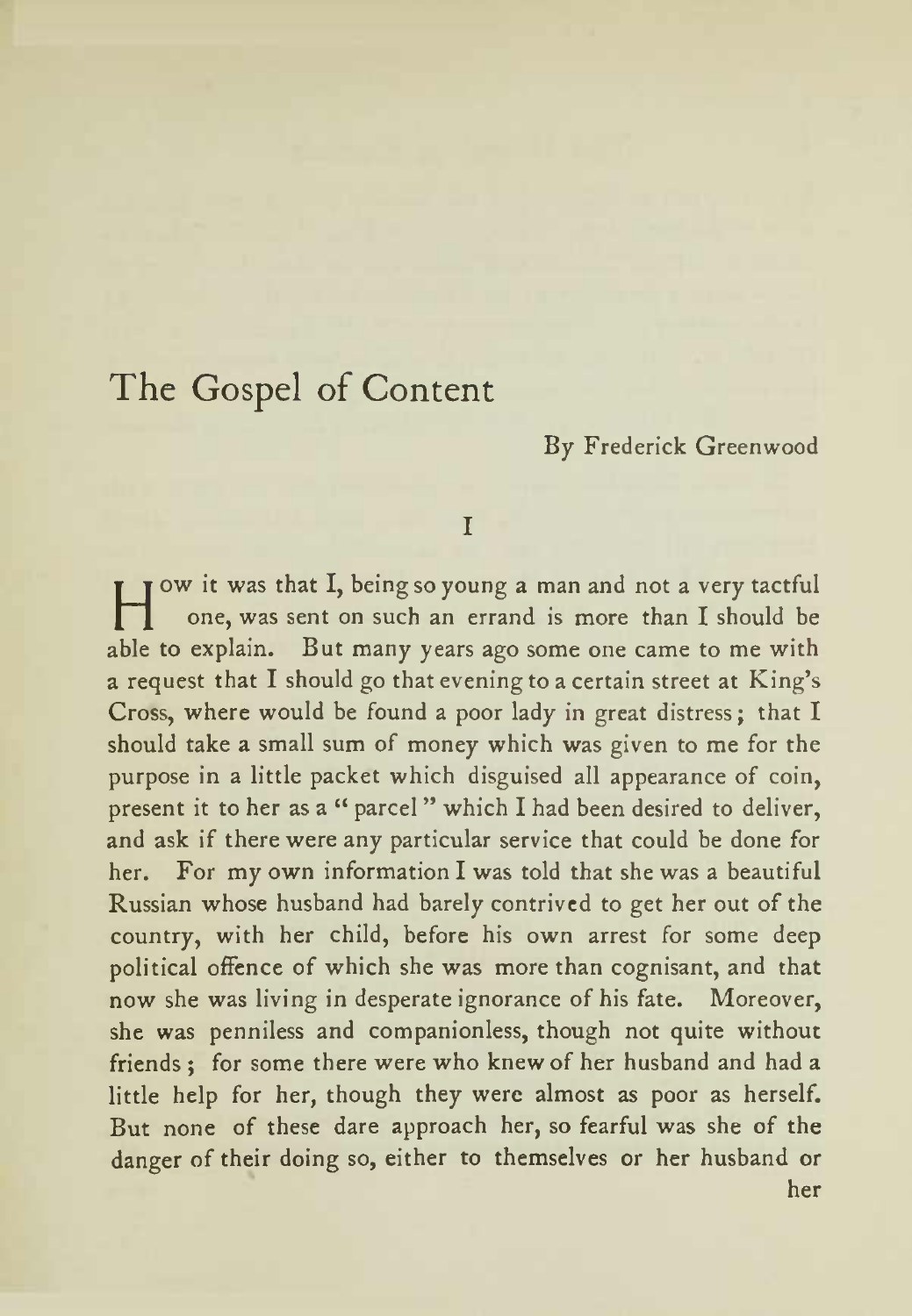her child, and so ignorant of the perfect freedom that political exiles could count upon in England. "Then," said I," what expectation is there that she will admit me, an absolute stranger to her, who may be employed by the police for anything she knows to the contrary ? " The answer was : " Of course that has been thought of. But you have only to send up your name, which, in the certainty that you would have no objection, has been com municated to her already. Her own name, in England, is Madame Vernet."

It was <sup>a</sup> Saturday evening in November, the air thick with darkness and <sup>a</sup> drizzling rain, the streets black and shining where lamplight fell upon the mud on the paths and the pools in the roadway, when I found my way to King's Cross on this small errand of kindness. King's Cross is a most unlovely purlieu at its best, which must be in the first dawn of <sup>a</sup> summer day, when the innocence of morning smiles along its squalid streets, and the people of the place, who cannot be so wretched as they look, are shut within their poor and furtive homes. On <sup>a</sup> foul November night nothing can be more miserable, more melancholy. One or two great thoroughfares were crowded with foot-passengers who bustled here and there about their Saturday marketings, under the light that flared from the shops and the stalls that lined the road way. Spreading on every hand from these thoroughfares, with their noisy trafficking so dreadfully eager and small, was <sup>a</sup> maze of streets built to be " respectable " but now run down into the forlorn poverty which is all for concealment without any rational hope of success. It was to one of these that I was directed-a narrow silent little street of three-storey houses, with two families at least in every one of them.

Arrived at No. 17, <sup>I</sup> was admitted by <sup>a</sup> child after long delay, and by her conducted to <sup>a</sup> room at the top of the house. No voice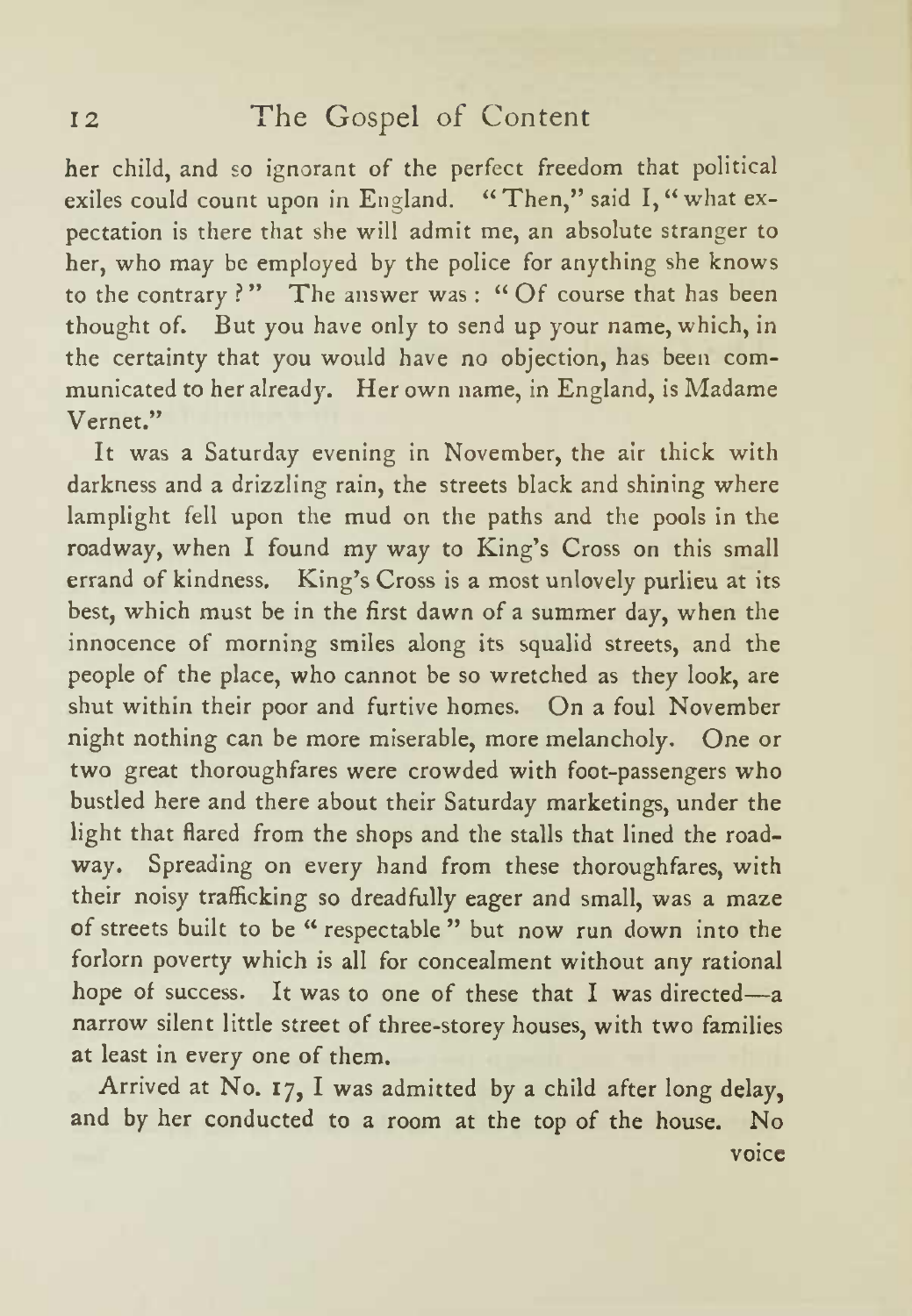voice responded to the knock at the room door, and none to the announcement of the visitor's name; but before I entered I was aware of a sound which, though it was only what may be heard in the grill-room of any coffee-house at luncheon time, made me feel very guilty and ashamed. For the last ten minutes I had been gradually sinking under the fear of intrusion-of intrusion upon grief, and not less upon the wretched little secrets of poverty which pride is so fain to conceal ; and now these splutterings of <sup>a</sup> frying-pan foundered me quite. What worse intrusion could there be than to come prying in upon the cooking of some poor little meal ?

Too much embarrassed to make the right apology (which, to be right, would have been without any embarrassment at all) <sup>I</sup> entered the room, in which everything could be seen in one straightforward glance : the little square table in the centre, with its old green cover and the squat lamp on it, the two chairs, the dingy half carpet, the bed wherein <sup>a</sup> child lay asleep in a lovely flush of colour, and the pale woman with <sup>a</sup> still face, and with the eyes that are said to resemble agates, standing before the hearth. Under the dark cloud of her hair she looked the very picture of Suffering-Suffering too proud to complain and too tired to speak. Beautiful as the lines of her face were, it was white as ashes and spoke their meaning ; but nothing had yet tamed the upspringing nobility of her tall, slight, and yet imperious form.

Receiving me with the very least appearance of curiosity or any other kind of interest, but yet with something of proud constraint (which <sup>I</sup> attributed too much, perhaps, to the untimely fryingpan), she waved her hand toward the farther chair of the two, and asked to be excused from giving me her attention for a moment. By that she evidently meant that otherwise her supper would be spoiled. It is not everything that can be left to cook unattended; ; and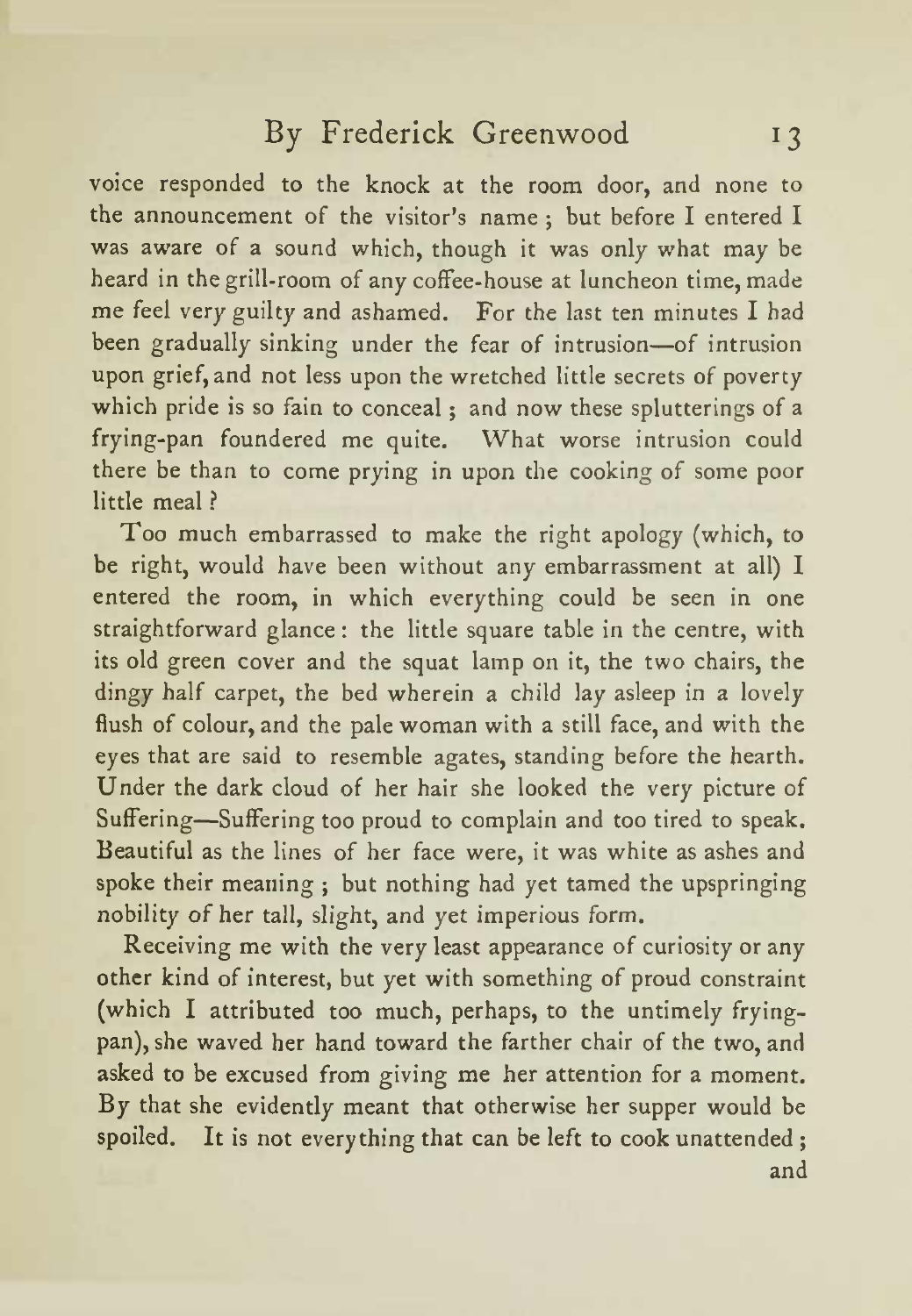and since this poor little supper was <sup>a</sup> piece of fish scarce bigger than her hand, it was all the more likely to spoil and the less could be spared in damage. So <sup>I</sup> quietly took my seat in <sup>a</sup> position which more naturally commanded the view out of window than or the cooking operations, and waited to be again addressed.

On the mantel-board <sup>a</sup> noisy little American clock ticked as ir its mission was to hurry time rather than to measure it, the fryingpan fizzed and bubbled without any abatement of its usual habit or any sense of compunction, now and then the child tossed upon the bed from one pretty attitude to another ; and that was all that could be heard, for Madame Vernet's movements were as silent as the movements of <sup>a</sup> shadow. In almost any part of that small room she could be seen without direct looking; but at <sup>a</sup> moment when she seemed struck into <sup>a</sup> yet deeper silence, and because of it, <sup>I</sup> ventured to turn upon her more than half an eye. Standing rigidly still, she was staring at the door in an intensity of listening that transfigured her. But the door was closed, and <sup>I</sup> with the best of hearing directed to the same place could detect no new sound : indeed, <sup>I</sup> dare swear that there was none. It was merely accidental that just at this moment the child, with another toss of the lovely black head, opened her eyes wide ; but it deepened the impressiveness of the scene when her mother, seeing the little one awake, placed <sup>a</sup> finger on her own lips as she advanced nearer to the door. The gesture was for silence, and it was obeyed as if in understood fear. But still there was nothing to be heard without, unless it were a push of soft drizzle against the window-panes. And this Madame Vernet herself seemed to think when, after <sup>a</sup> little while, she turned back to the fire-her eyes mere agates again which had been all ablaze.

Stooping to the fender, she had now got her fish into one warm plate, and had covered it with another, and had placed it on the broad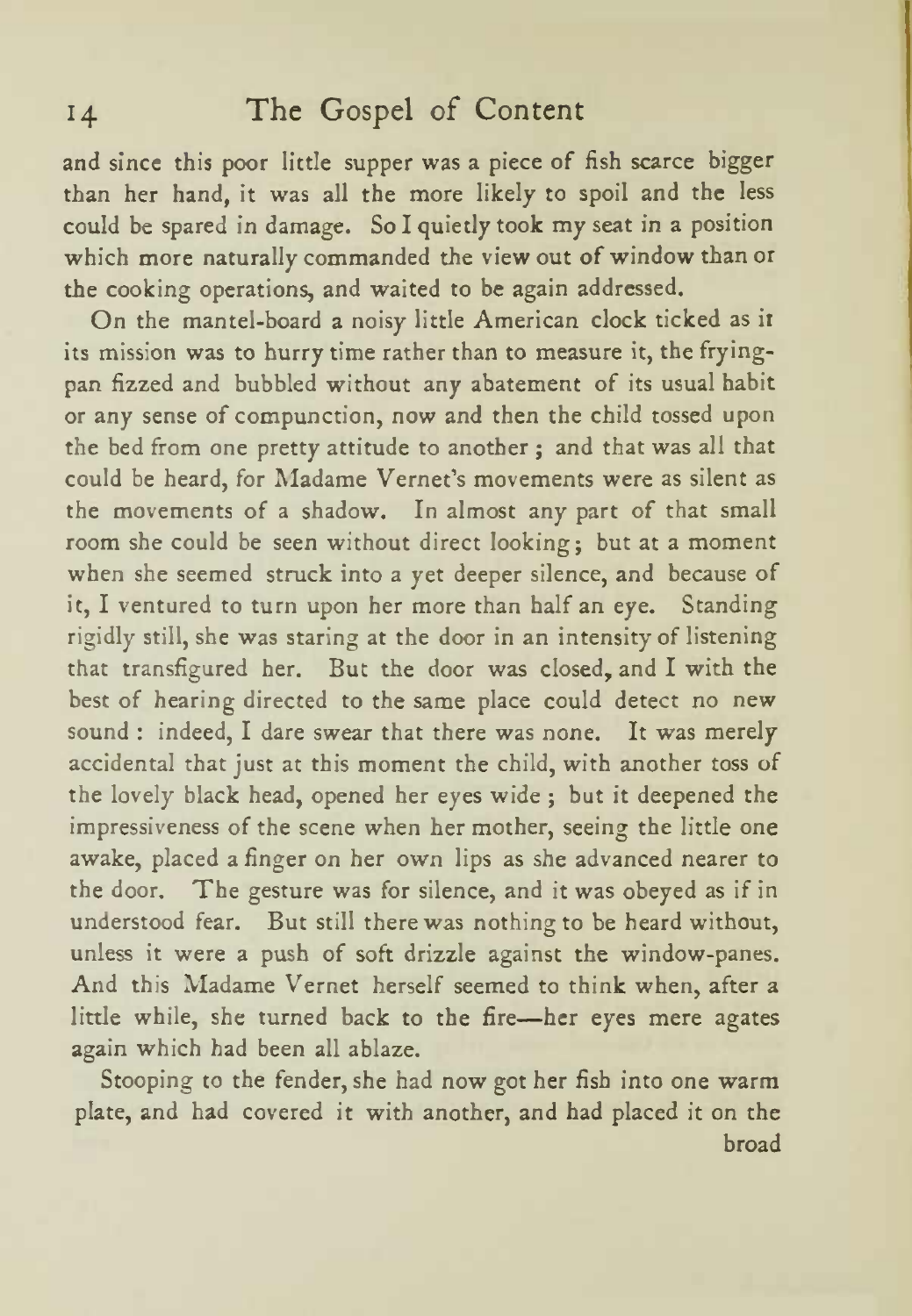broad old-fashioned hob of the grate to keep hot (as <sup>I</sup> surmised) while she spoke with and got rid of me, when knocking was heard at the outer door, <sup>a</sup> pair or hasty feet came bounding up the stair, careless of noise, and in flashed a splendid radiant creature of <sup>a</sup> man in <sup>a</sup> thin summer coat, and literally drenched to the skin.

It was Monsieur Vernet, whose real name ended in "ieff." By daring ingenuity, by <sup>a</sup> long chain of connivance yet more hazardous, by courage, effrontery, and one or two miraculous strokes of good fortune, he had escaped from the fortress to which he had been conveyed in secret and without the least spark of hope that he would ever be released. For many months no one but himself and his jailers knew whether he was alive or dead: his friends inclined to think him the one thing or the other according to the brightness or the gloominess or the hour. Smuggled into Germany, and running thence into Belgium, he had landed in England the night before ; and walking the whole distance to London, with an interval of rour hours' sleep in a cartshed, he contrived to bring home nearly all of the four shillings with which he started.

But these particulars, it will be understood, <sup>I</sup> did not learn till afterwards. For that evening my visit was at an end from the moment (the first of his appearance) when Vernet seized his wife in his arms with <sup>a</sup> partial resemblance to murder. Un observed, <sup>I</sup> placed my small packet on the table behind the lamp, and then slipped out ; but not without <sup>a</sup> last view of that affecting " domestic interior," which showed me those two people in a relaxed embrace while they made me <sup>a</sup> courteous salute in response to another which was all awkwardness, their little daughter stand ing up on the bed in her night-gown, patiently yet eagerly waiting to be noticed by her father. In all likelihood she had not to wait long.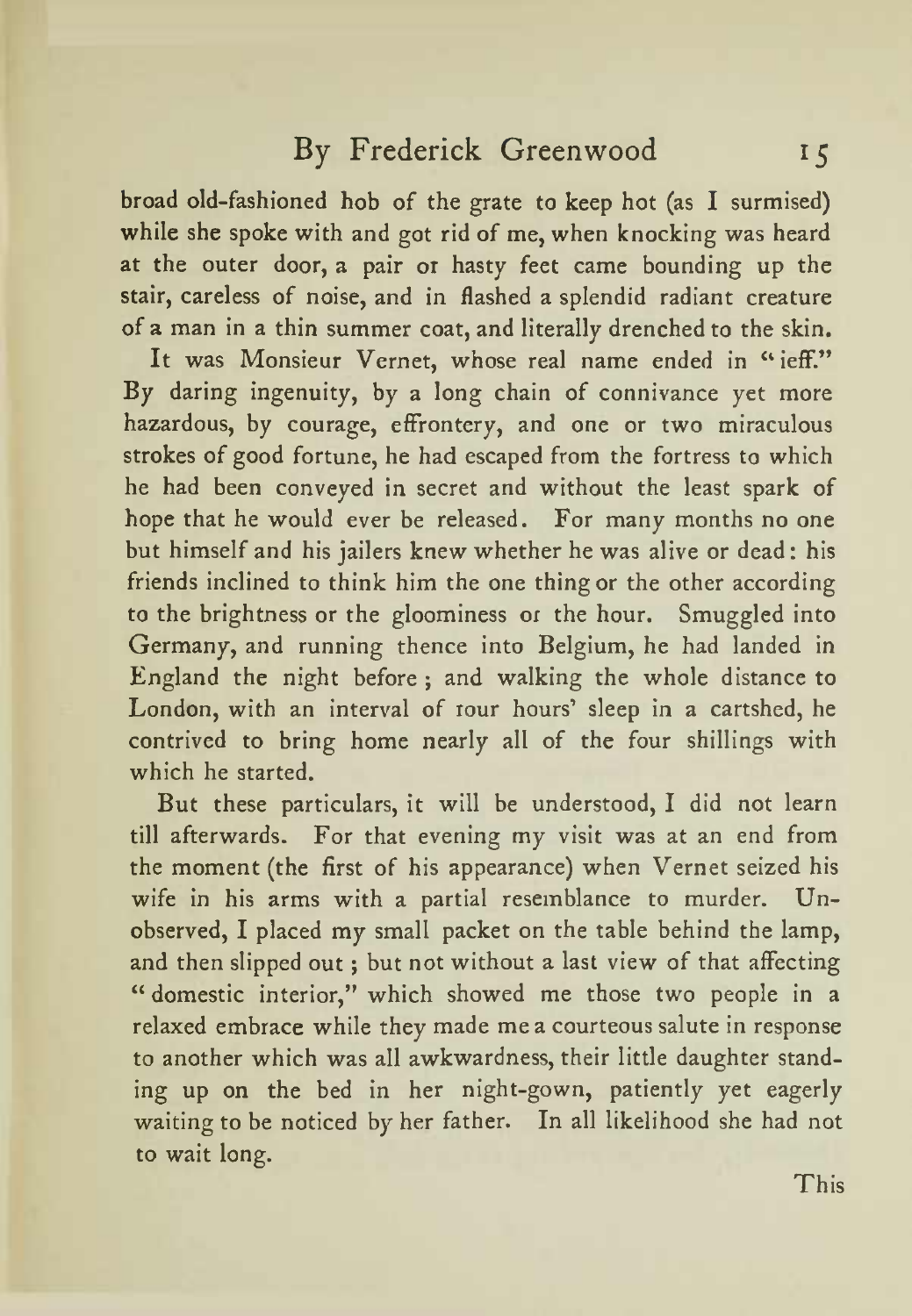This was the beginning of my acquaintance with <sup>a</sup> man who had <sup>a</sup> greater number of positive ideas than any one else that ever <sup>I</sup> have known, with wonderful intrepidity and skill in expound ing or defending them. However fine the faculties of some other Russians whom <sup>I</sup> have encountered, they seemed to move in <sup>a</sup> heavily obstructive atmosphere ; Vernet appeared to be oppressed by none. His resolutions were as prompt as his thought ; what ever resourse he could command in any difficulty, whether the least or the greatest, presented itself to his mind instantly, with the occasion for it ; and every movement of his body had the same quickness and precision. His pride, his pride of aristocracy, could tower to extraordinary heights ; his sensibility to personal slights and indignities was so trenchant that <sup>I</sup> have seen him white and quivering with rage when he thought himself rudely jostled by a fellow-passenger in <sup>a</sup> crowded street. And yet any comrade in conspiracy was his familiar if he only brought daring enough into the common business ; and wife, child, fortune, the exchange of ease for the most desperate misery, all were put at stake for the sake of the People and at the call of their sorrows and oppressions. And of one sort of pride he had no sense whateverfine gentleman as he was, and used from his birth to every refine ment of service and luxury : no degree of poverty, nor any blameless shift for relieving it, touched him as humiliating. Priva tion, whether for others or himself, angered him ; the contrast between slothful wealth and toiling misery enraged him ; but he had no conception of want and its wretched little expedients as mortifying.

For example. It was in November, that dreary and inclement month, when he began life anew in England with a capital or three shillings and sevenpence. It was <sup>a</sup> bleak afternoon in December, sleet lightly falling as the dusk came on and melting as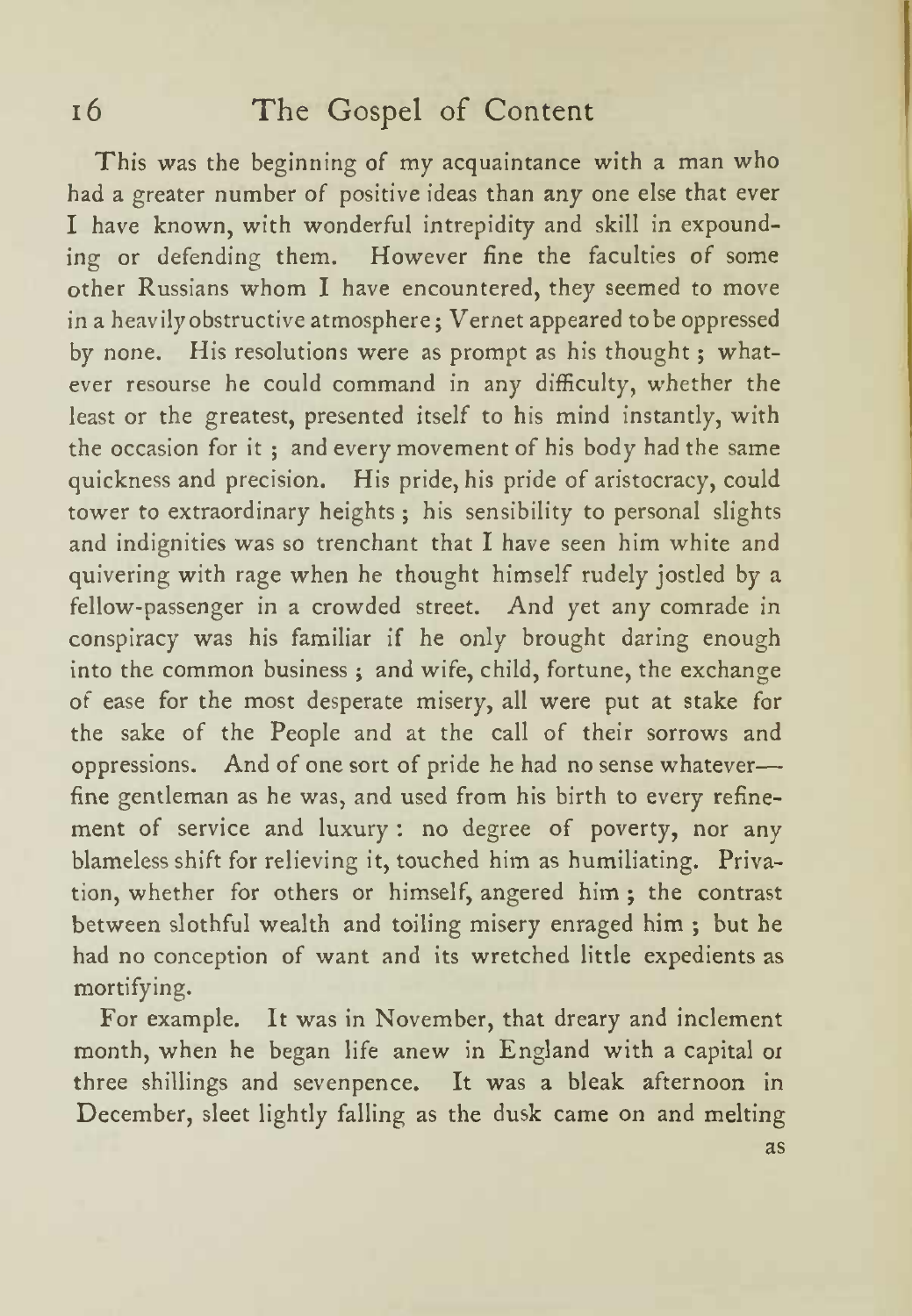as it fell, when I found him gathering into a little basket what looked in the half-darkness like monstrous large snails. With as much indifference as if he were offering me <sup>a</sup> new kind of cigarette, Vernet put one of these things into my hand, and <sup>I</sup> saw that it was a beautifully-made miniature sailor's hat. The strands of which it was built were just like twisted brown straw to the eye, though they were of the smallness of packthread ; and <sup>a</sup> neat band of ribbon proportionately slender made all complete. But what were they for ? How were they made ? The answer was that the design was to sell them, and that they were made of the cords-more artistically twisted and more neatly waxed than usual -that shoemakers use in sewing. As for the bands, Madame Vernet had amongst her treasures <sup>a</sup> cap which her little daughter had worn in her babyhood ; and this cap had close frills of lace, and the frills were inter-studded with tiny loops of ribbon-a fashion of that time. There were dozens of these tiny loops, and every one of them made a band for Vernet's little toy hats. Perhaps in tenderness for the mother's feelings, he would not let her turn the ribbons to their new use, but had applied them himself; and having spent the whole of <sup>a</sup> foodless day in the manufacture of these little articles, he was now about to go and sell them. He had selected his "pitch" in a flaring bustling street a mile away; and he asked me ("I must lose no time," he said) to accompany him in that direction. I did so, with a cold and heavy stone in my breast which <sup>I</sup> am sure had no counterpart in his own. As he marched on, in his light and firm soldierly way, he was loud in praise of English liberty : at such <sup>a</sup> moment that was his theme. Arrived near his " pitch," he bade me good-night with no abatement of the high and easy air that was natural to him ; and though I instantly turned back of course, <sup>I</sup> knew that at <sup>a</sup> few paces farther the violently proud man moved off the pathway into the gutter, and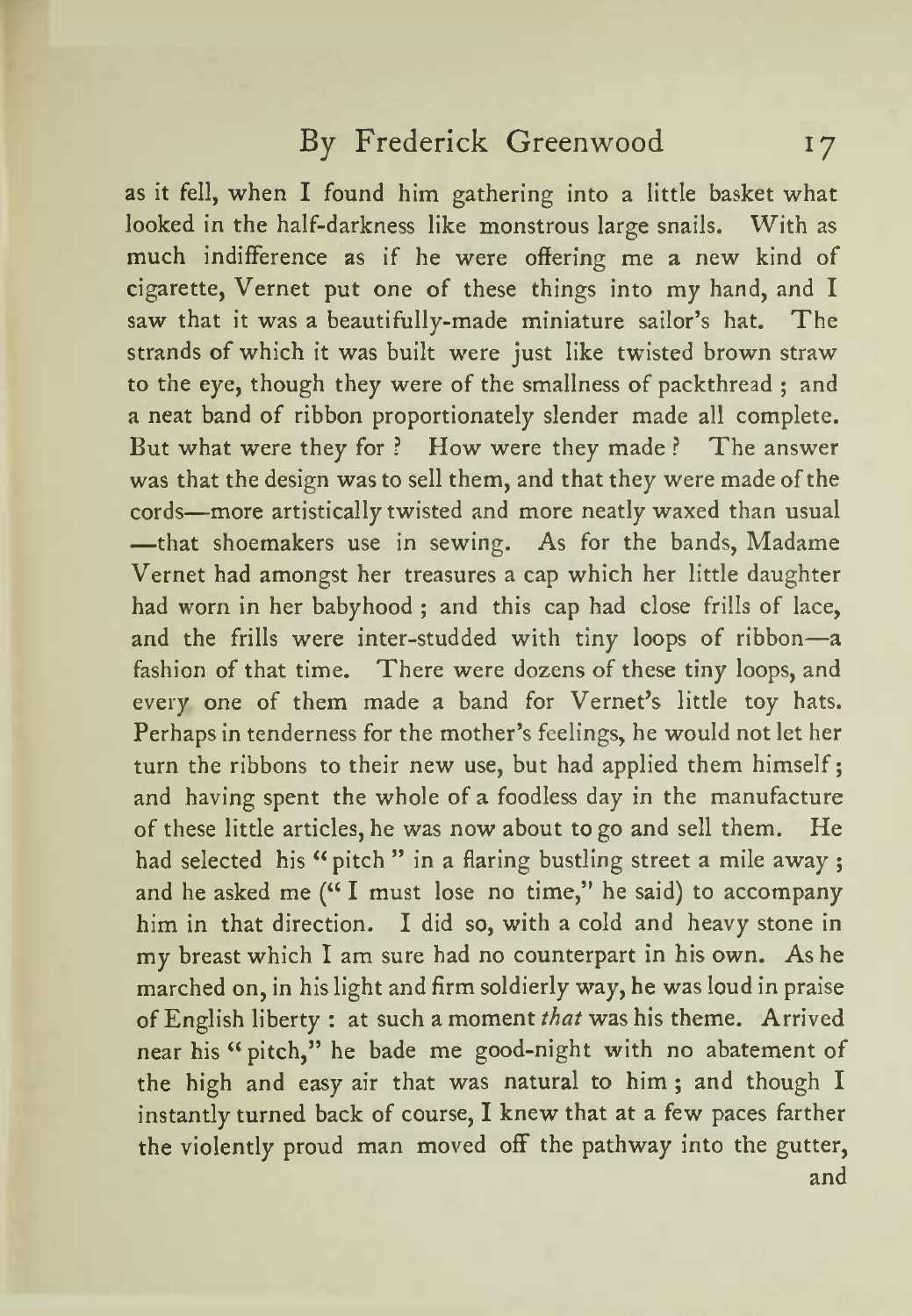and stood there till eleven o'clock ; for not before then did he sell the last of his little penny hats. Another man, equally proud, might have done the same thing in Vernet's situation, but not with Vernet's absolute indifference to everything but the coldness of the night and the too-great stress of physical want.

But this Russian revolutionist was far too capable and versatile <sup>a</sup> man tolie long in low water. He had <sup>a</sup> genius for industrial chemistry which soon got him employment and from the sufficiently comfortable made him prosperous by rapid stages. But what of that ? Before long another wave of political disturbance rose in Europe ; Russia, Italy, France, twas all one to Vernet when his sympathies were roused ; and after one or two temporary disappear ances he was again lost altogether. There was no news of him for months ; and then his wife, who all this while had been sinking back into the pallid speechless deadness of the King's Cross days, suddenly disappeared too.

#### II

For more than thirty years—a period of enormous change in all that men do or think-no word of Vernet came to my knowledge. But though quite passed away he was never forgotten long, and it was with an inrush of satisfaction that, <sup>a</sup> year or two ago, I received this letter from him :

". . . . I have been reading the *- Review*, and it determines me tosolicit <sup>a</sup> pleasure which <sup>I</sup> have been at full-cock to ask for many times since <sup>I</sup> returned to England in 1887. Let us meet. <sup>I</sup> have something to say to you. But let us not meet in this horrifically large and noisy town. You know Richmond ? You know the Star and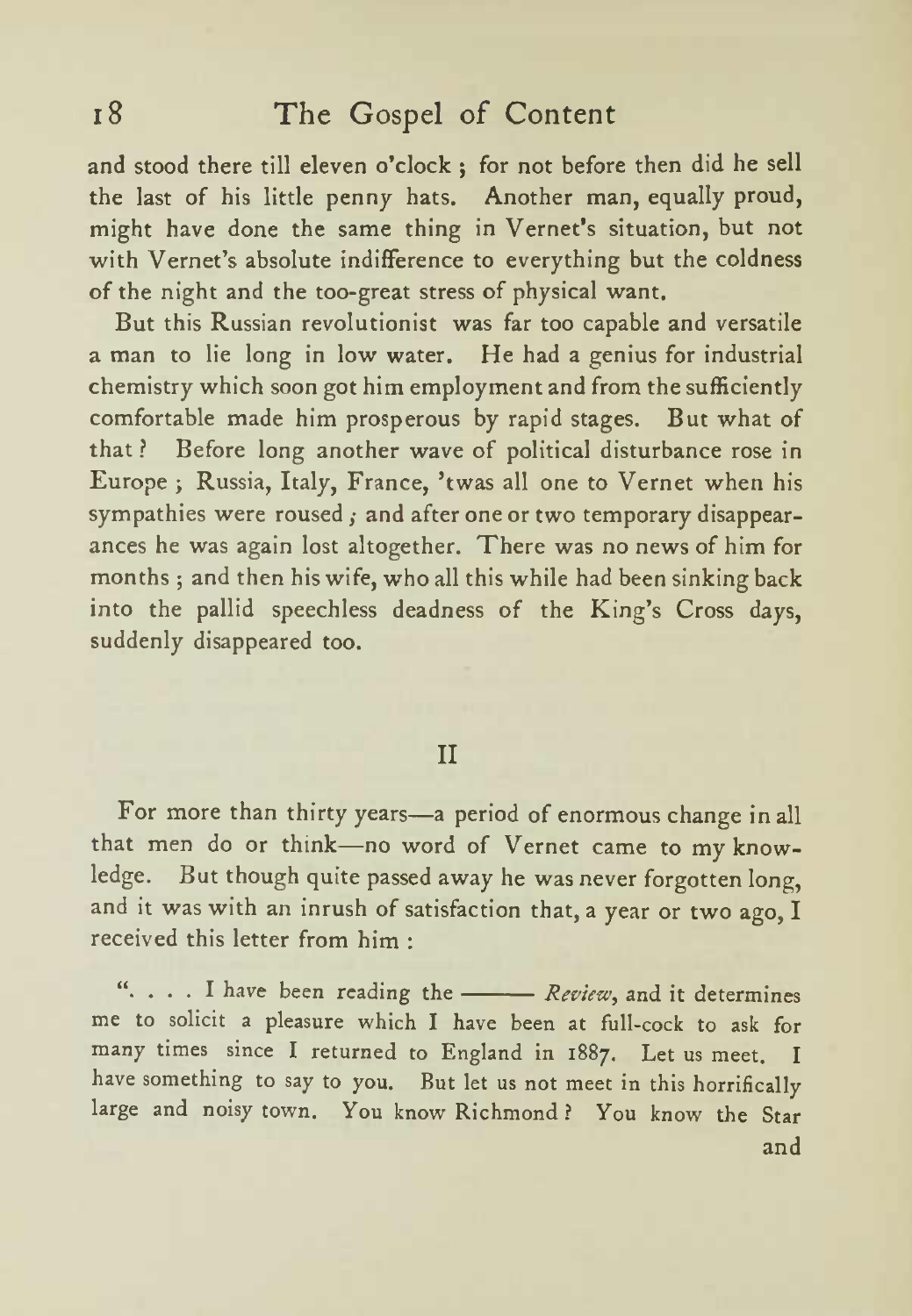and Garter Hotel there ? Choose <sup>a</sup> day when you will go to find me in that hotel. It shall be in a quiet room looking over the trees and the river, and there we will dine and sit and talk over our dear tobacco in <sup>a</sup> right place.

"To say one word of the past, that you may know and then forget. Marie is gone—gone twelve years since; and my daughter, gone. I do not speak of them. And do not you expect to find in me any more the Vernet of old days."

Nor was he. The splendidly robust and soldierly figure of thirty-five had changed into <sup>a</sup> thin, fine-featured old man, above all things gentle, thoughtful, considerate. Except that there was no suggestion of <sup>a</sup> second and an inner self in him, he might have been an ecclesiastic ; as it was, he looked rather as if he had been all his life a recluse student of books and state affairs.

It was <sup>a</sup>good little dinner in <sup>a</sup> bright room overlooking the garden ; and it was served so early that the declining sunshine of <sup>a</sup> June day shone through our claret-glasses when coffee was brought in. Our first talk was of matters of the least importance-our own changing fortunes over <sup>a</sup> period of prodigious change for the whole world. From that personal theme to the greater mutations that affect all mankind was <sup>a</sup> quick transition ; and we had not long been launched on this line of talk before <sup>I</sup> found that in very truth nothing had changed more than Vernet himself. It was the story of Ignatius Loyola over again, in little and with a difference.

"Yes," said he, my mind filling with unspoken wonder at this during <sup>a</sup> brief pause in the conversation, " Yes, prison did me good. Not in the rough way you think, perhaps, as of taking nonsense out of <sup>a</sup> man with <sup>a</sup> stick, but as solitude. Strict Catholics go into retreat once <sup>a</sup> year, and it does them good as Catholics: whether otherwise <sup>I</sup> do not know, but it is possible. The Yellow Book-Vol. II. B You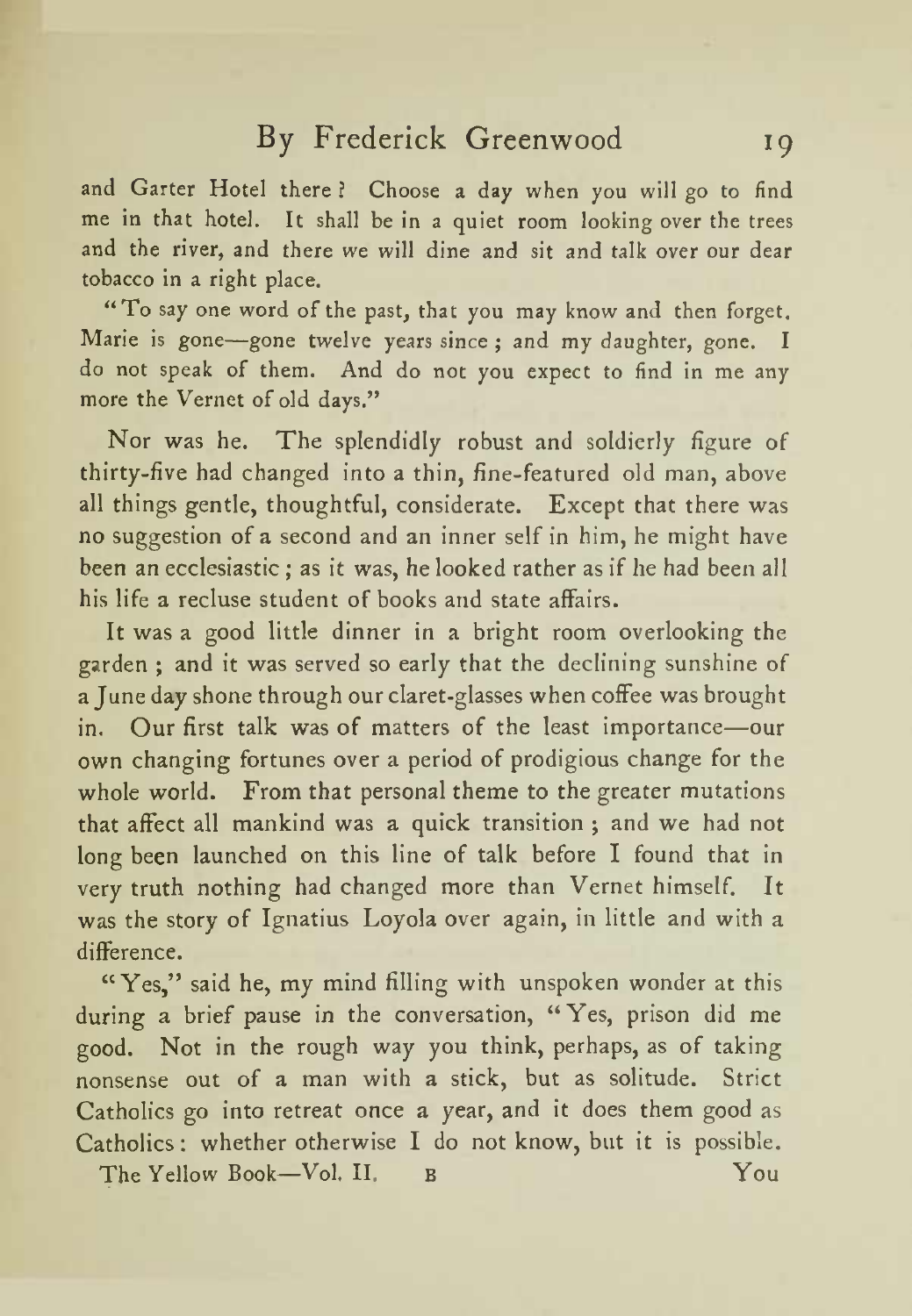You have <sup>a</sup> wild philosopher whom <sup>I</sup> love ; and wild philosophers are much the best. In them there is more philosophic sport, more surprise, more shock; and it is shock that crystallises. They startle the breath into our own unborn thoughts-thoughts formed in the mind, you know, but without any ninth month for them : they wait for some outer voice to make them alive. Well, once upon <sup>a</sup> time <sup>I</sup> heard this philosopher, your Mr. Ruskin, say that only the most noble, most virtuous, most beautiful young men should be allowed to go to the war; the others, never. And he maintained it-ah! in language from some divine madhouse in heaven. But as to that, it is <sup>a</sup> great objection that your army is already small. Yet of this I am nearly sure ; it is the wrong men who go to gaol. The rogues and thieves should give place to honest men—honest *reflective* men. Every advantage of that conclusive solitude is lost on blackguard persons and is mostly turned to harm. For them prescribe one, two, three applications of your cat-o'-nine tails "

" There is knout like it ! " said I, intending a severity of retort which <sup>I</sup> hoped would not be quite lost in the pun.

"-and then a piece of bread, a shilling, and dismissal to the most devout repentance that brutish crime is ever acquainted with, repentance in stripes. Imprisonment is wasted on persons of so inferior character. Waste it not, and you will have accommodation for wise men to learn the monk's lesson (did you ever think it all foolishness?) that <sup>a</sup> little imperious hardship, a time of seclusion with only themselves to talk to themselves, is most improving. For statesmen and reformers it should be an obligation."

" And according to your experience what is the general course of the improvement ? In what direction does it run ? "

" At best ? In sum total ? You know me that I am no monk nor lover of monks, but I say to you what the monk would say were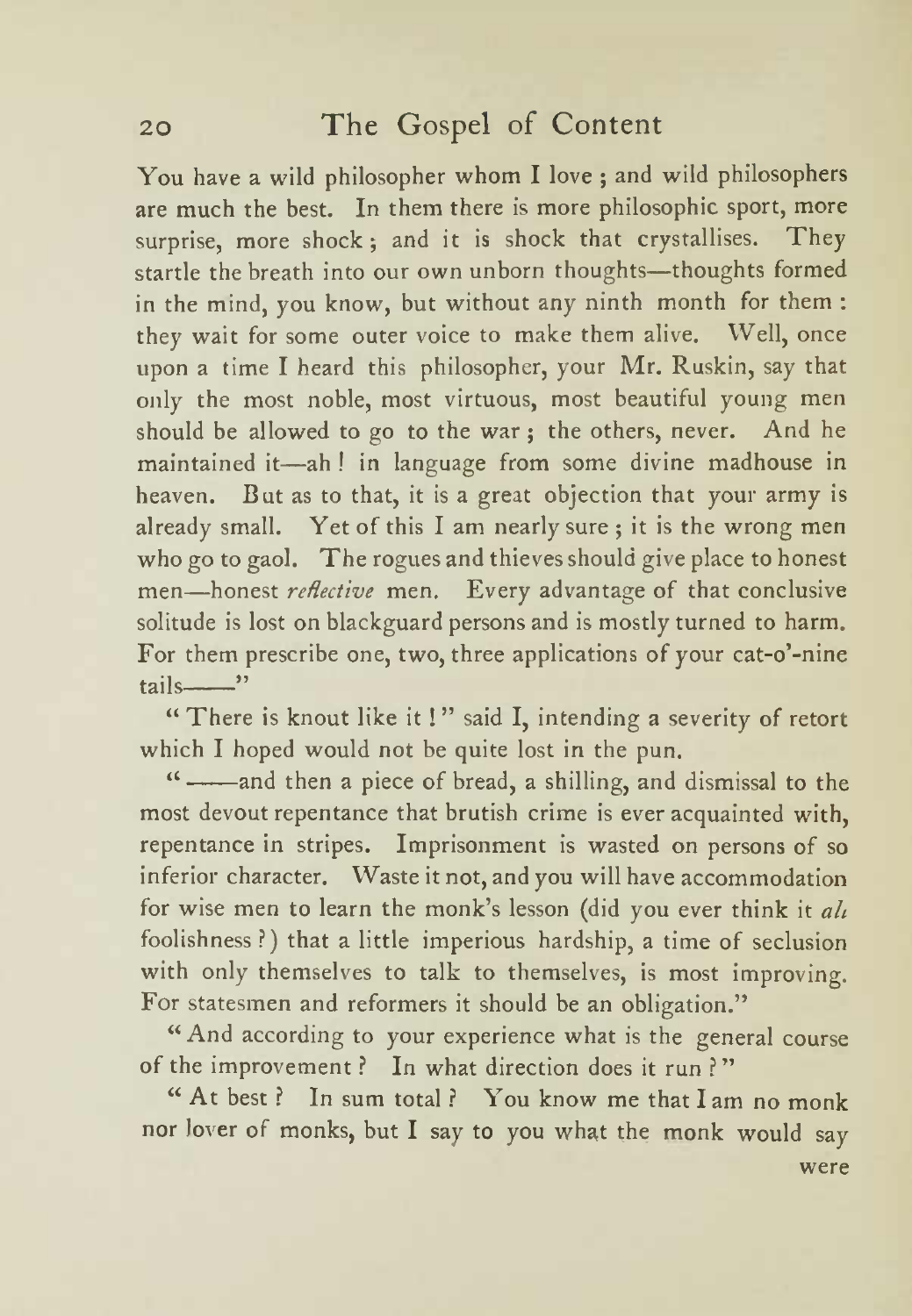were he still <sup>a</sup> man and intelligent. The chief good is rising above petty irritation, petty contentiousness ; it is patience with ills that must last long; it is choosing to build out the east wind instead of running at it with <sup>a</sup> sword."

"And, if <sup>I</sup> remember aright, you never had that sword out of your hand."

"From twenty years old to fifty, never out of my hand. But there were excuses—no, but more than excuses ; remember that that was another time. Now how different it is, and what satisfaction to have lived to see the change ! "

" And what is the change you are thinking of! "

" One that I have read of-only he must not flatter himself that he alone could find it out-in some Review articles of an old friend of Vernet's whose portrait is before me now." And then, <sup>a</sup> little to my distress, but more to my pleasure, he quoted from two or three forgotten papers of mine on the later developments of social humanity, the "evolution of goodness " in the relations of men to each other, the new, great and rapid extension of brotherly kindness ; observations and theories which were welcomed as novel when they were afterwards taken up and enlarged upon by Mr. Kidd in his book on " Social Evolution."

" For an ancient conspirator and man of the barricades," continued Vernet, by this time pacing the room in the dusk which he would not allow to be disturbed, " for <sup>a</sup> blood-and-iron man who put all his hopes of <sup>a</sup> better day for his poor devils of fellowcreatures on the smashing of forms and institutions and the sub stitution of others, I am rather a surprising convert, don't you think ? But who could know in those days what was going on in the common stock of mind by-what shall we call it ? Before your Darwin brought out his explaining word 'evolution' I should have said that the change came about by <sup>a</sup> sort of mental chemistry ; that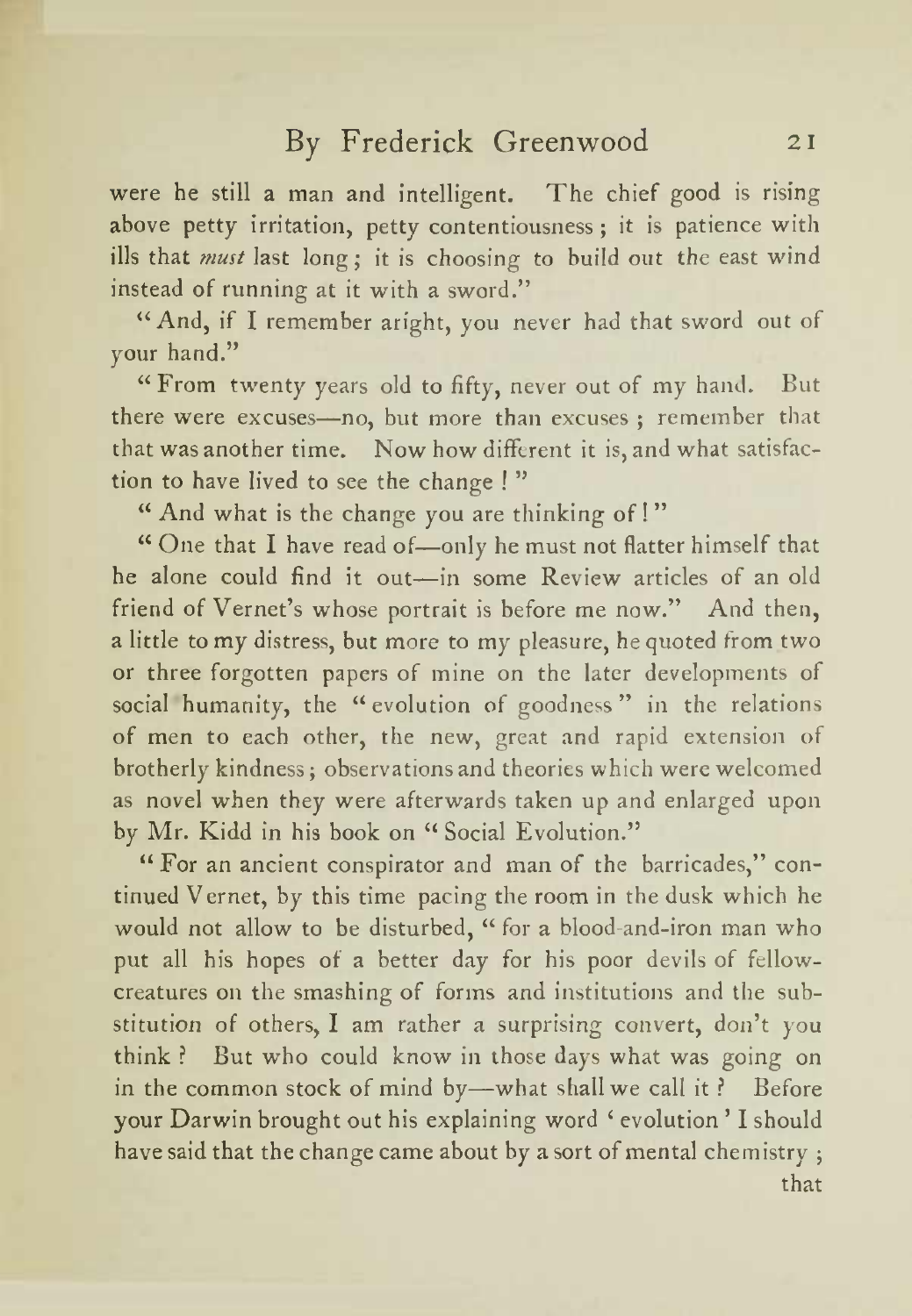that itwas due to a kind of chemical ferment in the mind, unsus pected till it showed entirely new growths and developments. And even now, you know, <sup>I</sup> am not quite comfortable with 'evolution' as the word for this sudden spiritual advance into what you call common kindness and more learned persons call 'altruism.' It does not satisfy me, 'evolution.'"

" But you can say why it doesn't, perhaps."

" Nothing, more, <sup>I</sup> suppose, than the familiar association of evolution with slow degrees and gradual processes. Evolution seems to speak the natural coming-out of certain developments from certainorganismsundercertain conditions. The changecomes, and you see it coming ; and you can look back and trace its advance. But here? The human mind has been the same for ages; subject to the same teaching ; open to the same persuasions and dissuasions ; as quick to see and as keen to think as it is now ; and all the while it has been staring on the same cruel scenes of misery and privation : no, but very often worse. And then, presto ! there comes <sup>a</sup> sudden growth of fraternal sentiment all over this field of the human mind ; and such <sup>a</sup> growth that if it goes on, if it goes on straight and well, it will transform the whole world. Transform its economies ?- it will change its very aspect. Towns, streets, houses will show the difference ; while as to man himself, it will make him another being. For this is neither <sup>a</sup> physical nor <sup>a</sup> mere intellectual advance. As for that, indeed, perhaps the intellectual advance hasn't very much farther to go on its own lines, which are independent of morality, or of goodness as <sup>I</sup> prefer to say : the simple word ! Well, do you care if evolution has pretty nearly done with intellect ? Would you mind if intellect never made <sup>a</sup> greater shine ? Will your heart break if it never ascends to <sup>a</sup> higher plane than it has reached already ? "

"Not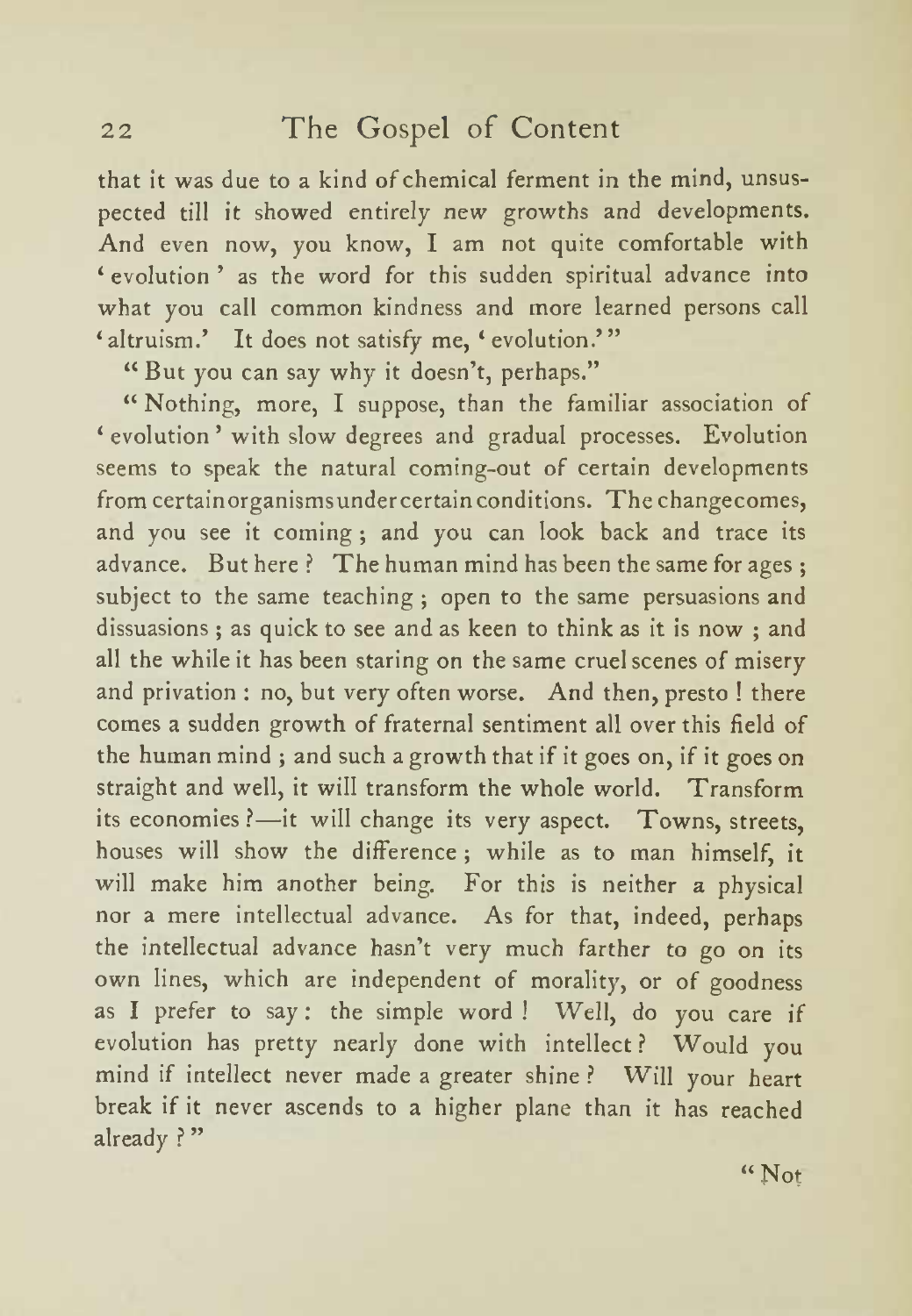" Not a bit ; if, in time, nobody is without <sup>a</sup> good working share of what intellect there is amongst us."

" No, not <sup>a</sup> bit ! Enough of intellect for the good and happi ness of mankind if we evolve no more of it. But this is another thing ! This is a *spiritual* evolution, spiritual advance and development-a very different thing! Mark you, too, that it is not shown in a few amongst millions, but is common, general. And though, as you have said, it may perish at its beginnings, trampled out by war, the terrible war to come may absolutely confirm it. For my part, I don't despair of its surviving and spreading even from the battle-field. It is your own word that not only has the growth of common kindness been more urgent, rapid and general this last hundred years than was ever witnessed before in the whole long history of the world, but it has come out as strongly in making war as in making peace. It is seen in extending to foes <sup>a</sup> benevolence which not long ago would have been thought ludicrous and even unnatural. Why, then, if that's so, the feeling may be furthered and intensified by the very horrors of the next great war, such horrors as there *must* be ; and—God knows ! God knows !- but from this beginning the spiritual nature of man may be destined to rise as far above the rudimentary thing it is yet (I think of a staggering blind puppy) as King Solomon's wits were above an Eskimo's."

" Still the same enthusiast," <sup>I</sup> said to myself, " though with so great <sup>a</sup> difference." But what struck me most was the reverence with which he said " God knows ! " For the coolest Encyclopedist could not have denied the existence of God with <sup>a</sup> more settled air than did " the Vernet of old days."

" And yet," so he went on, " were the human race to become all-righteous in a fortnight, and to push out angels' wings from its shoulders, every one ! every one ! all together on Christmas Day, it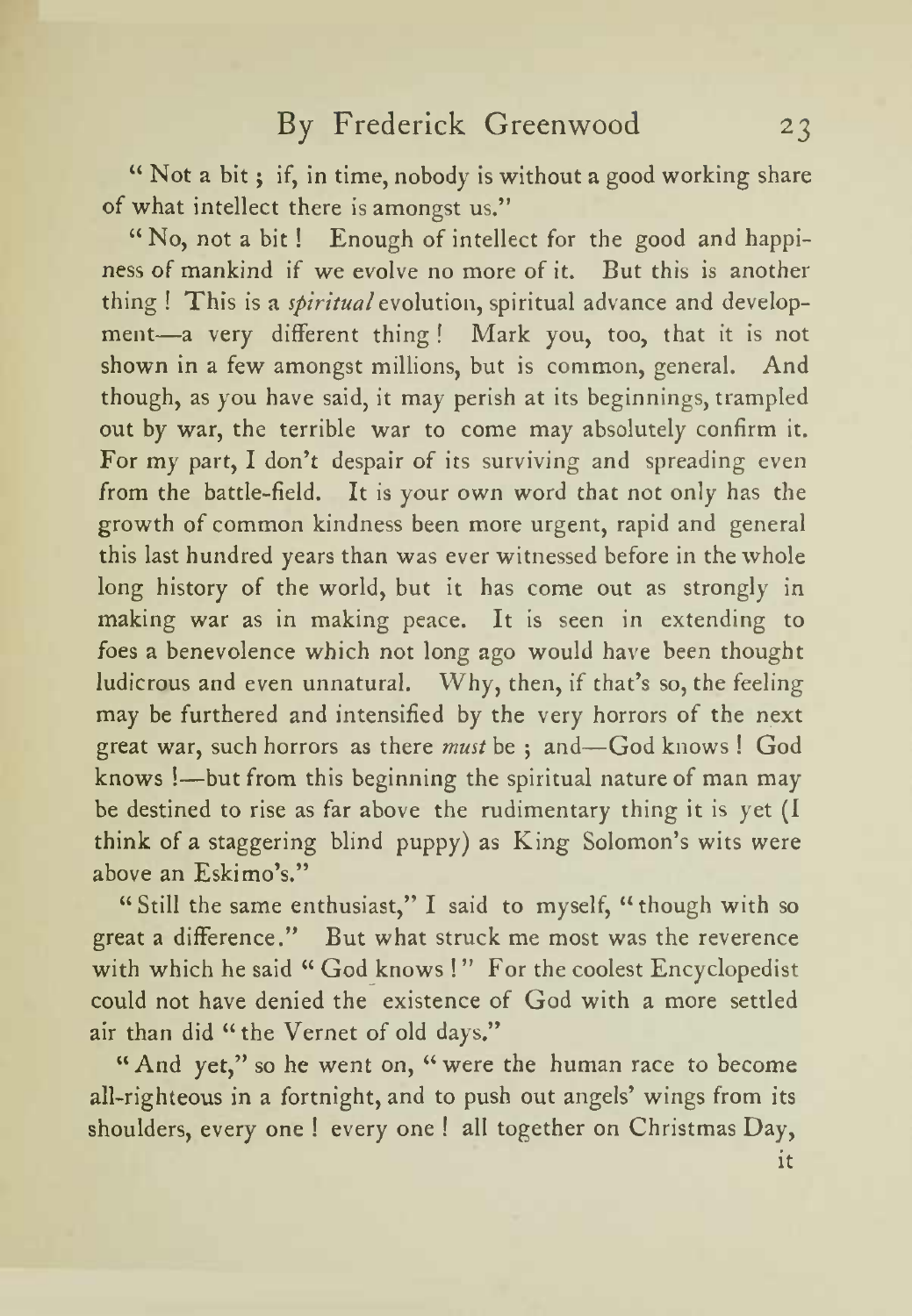it would still be the Darwinian process. Yes, we must stick to it, that it is evolution, I suppose, and I'm sure it contents me well enough. What matter for the process ! And yet do you know what I think?"

Lights had now been brought in by the waiter-a waiter who really could not understand why not. But we sat by the open window looking out upon the deepening darkness of the garden, beyond which the river shone as if by some pale effulgence of its own, or perhaps by <sup>a</sup> little store of light saved up from the liberal sunshine of the day.

"Do you know what <sup>I</sup> think ?" said Vernet, with the look of a man who is about to confess <sup>a</sup> weakness of which he is ashamed. " <sup>I</sup> sometimes think that if <sup>I</sup> were of the orthodox <sup>I</sup> should draw an argument for supernatural religion, against your strict materi alists, from this sudden change of heart in Christian countries. For that is what it is. It is <sup>a</sup> change of heart ; or, if you like to have it so, of spirit ; and the remarkable thing is that it is *nothing* else. Whether it lasts or not, this awakening of brotherliness cannot be completely understood unless that is understood. What else has changed, these hundred years ? There is no fresh discovery of human suffering, no new knowledge of the desperate poverty and toil of so many of our fellow-creatures: nor can we see better with our eyes, or understand better what we hear and see. This that we are talking about is <sup>a</sup> heart-growth, which, as we know, can make the lowliest peasant divine ; not <sup>a</sup> mind-growth, which can be splendid in the coldest and most devilish man. Well, then, were <sup>I</sup>of the orthodox <sup>I</sup> should say this. When, after many generations, <sup>I</sup> see <sup>a</sup> traceless movement of the spirit of man like the one we are speaking of—a movement which, if it gains in strength and goes on to its natural end, will transfigure human society and make it infinitely more like heaven-I think the divine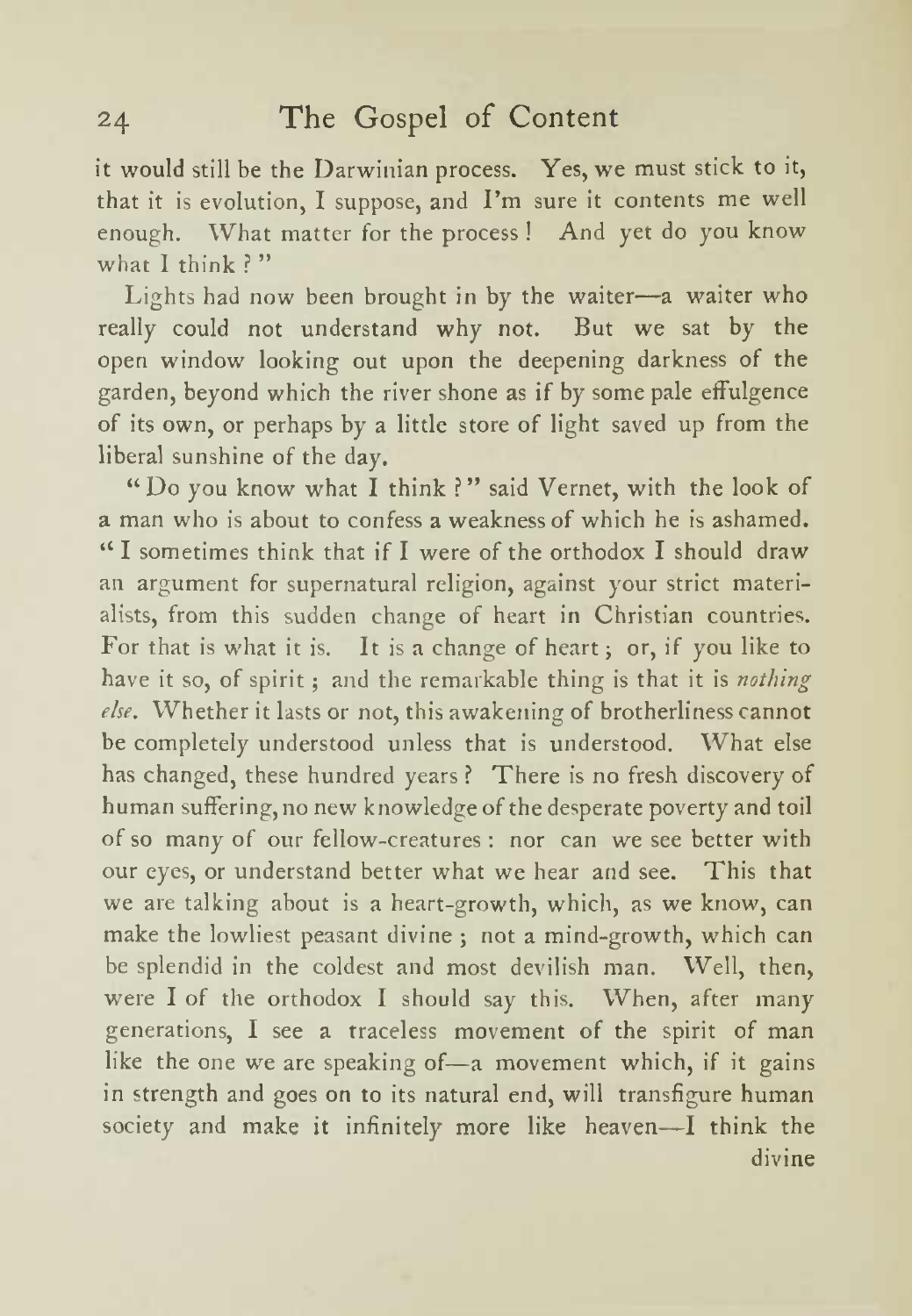divine influence upon the development of man as<sup>a</sup> spirit may be direct and continuous ; or, it would be better to say, not without repetition."

Vernet had to be reminded that the intellectual development of man had also shown itself in sudden starts and rushes toward per fection—now in one land, now in another; and never with an appearance of gradual progress, as might be expected from the nature of things. And therefore nothing in the spiritual advance which is declared by the sudden efflorescence of " altruism " dissociates it from the common theory of evolution. This he was forced to admit. "I know," he replied ; "and as to intellectual development showing itself by starts and rushes, it is very obvious." But though he made the admission, <sup>I</sup> could see that he preferred belief in direct influence from above. And this was Vernet !- a most unexpected example of that Return to Religion which was not so manifest when we talked together as it is to-day.

" You see, <sup>I</sup> am <sup>a</sup> soldier," he resumed, " and a soldier born and bred does not know how to get on very long without feeling the presence of <sup>a</sup> General, <sup>a</sup> Commander. That <sup>I</sup> find as <sup>I</sup> grow old ; my youth would have been ashamed to acknowledge the sentiment. And for its own sake, <sup>I</sup> hope that Science is becoming an old gentleman too, and willing to see its youthful confidence in the destruction of religious belief quite upset. For upset it cer tainly will be, and very much by its own hands. Most of the new professors were sure that the religious idea was to perish at last in the light of scientific inquiry. None of them seemed to suspect what <sup>I</sup> remember to have read in <sup>a</sup> fantastic magazine article two or three years ago, that unbelief in the existence of <sup>a</sup> providential God, the dissolution of that belief, would not retard but probably draw on more quickly the greater and yet unfulfilled triumphs of Christ on earth. Are you surprised at that ? Certainly it is not the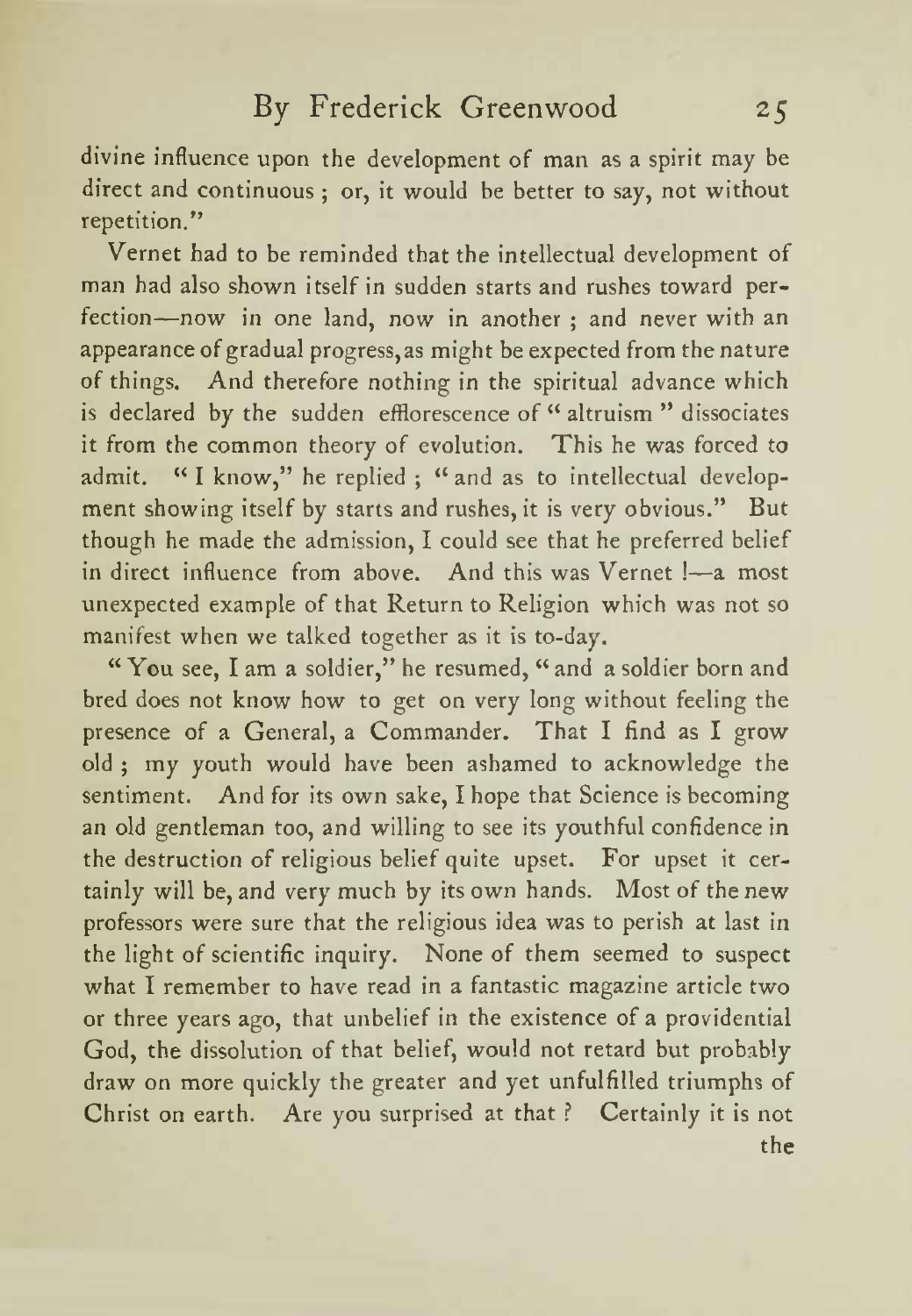the general idea of what unbelief is capable of. 'And what,' says some one in the story, 'what are those greater triumphs?' To which the answer is: 'The extension of charity, the diffusion of brotherly love, greed suppressed, luxury shameful, service and selfsacrifice a common law '—something like what we see already between mother and child, it was said. Now what do you think of that as <sup>a</sup> consequence of settled unbelief? As for Belief, we must allow that that has not done much to bring on the greater triumphs of Christianity."

" And how is Unbelief to do this mighty work ?" said I.

" You would like to know ! Why, in <sup>a</sup> most natural way, and not at all mysterious. But if you ask in how long a time-Well, it is thus, as I understand. What the destruction of religious faith might have made of the world centuries ago we cannot tell ; nothing much worse, perhaps, than it was under Belief, for belief can exist with little change of heart. But these are new times. Unbelief cannot annihilate the common feeling of humanity. On the contrary, we see that it is just when Science breaks religion down into agnosticism that <sup>a</sup> new day of tenderness for suffering begins, and poverty looks for the first time like <sup>a</sup> wrong. And why? To answer that question we should remember what centuries of belief taught us as to the place of man on earth in the plan of the Creator. This world, it was 'a scene of probation.' The mystery of pain and suffering, the burdens of life apportioned so unequally, the wicked prosperous, goodness wretched, innocent weakness trodden down or used up in starving toil—all this was explained by the scheme of probation. It was only for this life ; and every hour of it we were under the eyes of <sup>a</sup> heavenly Father who knows all and weighs all ; and there will be a future of redress that will leave no misery unreckoned, no weakness unconsidered, no wrong uncompensated that was patiently borne. Don't you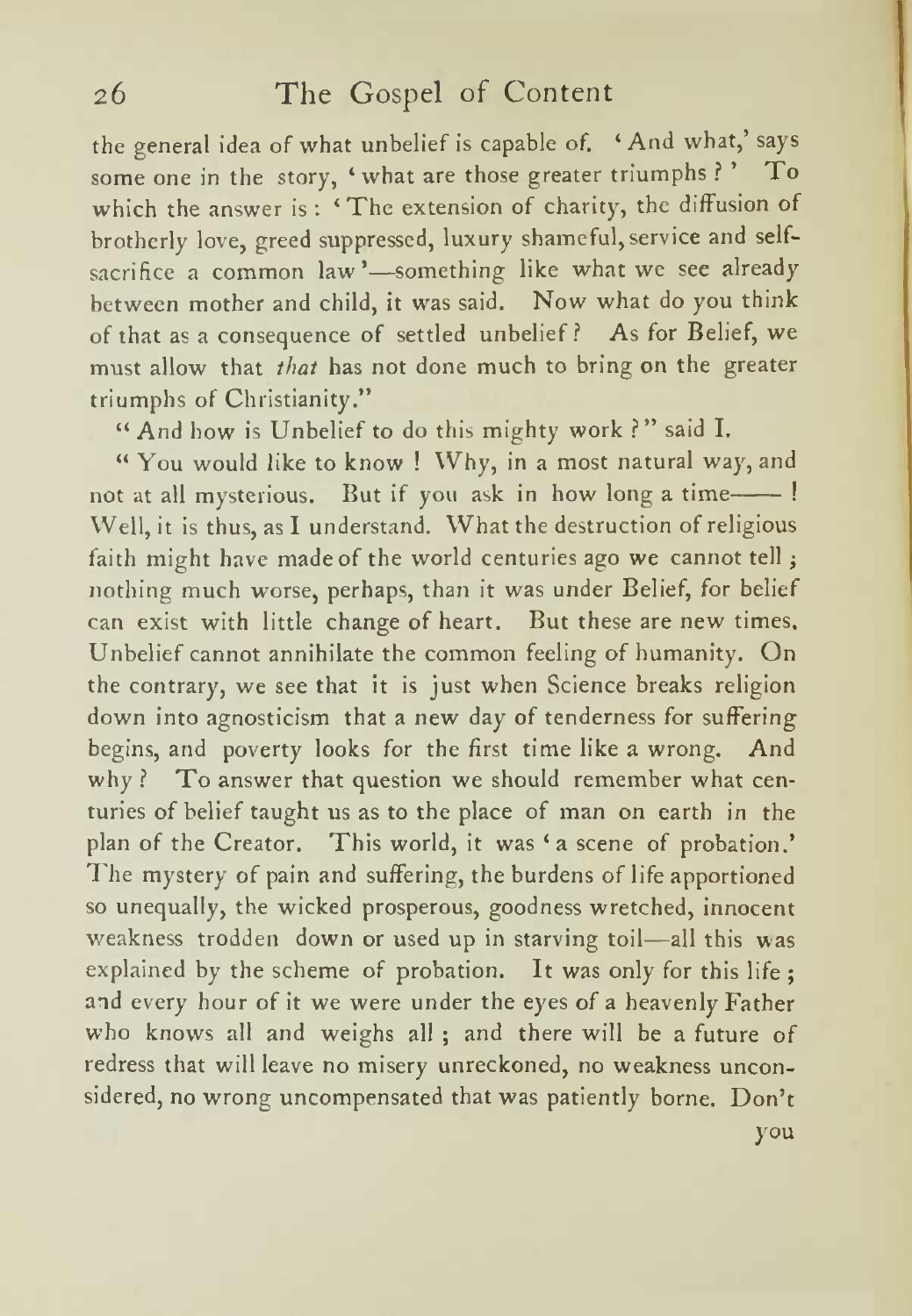you remember ? And how comfortable the doctrine was ! How entirely it soothed our uneasiness when, sitting in warmth and plenty, we thought of the thousands of poor wretches outside ! And it was <sup>a</sup> comfort for the poor wretches too, who believed most when they were most miserable or foully wronged that in His own good time God would requite or would avenge.

" Very well. But now, says my magazine sermoniser, sup pose this idea of <sup>a</sup> heavenly Father <sup>a</sup> mistake and probation a fairy tale; suppose that there is no Divine scheme of redress beyond the grave : how do we mortals stand to each other then ? How do we stand to each other in <sup>a</sup> world empty of all promise beyond it? What is to become of our scene-of-probation complacency, we who are happy and fortunate in the midst of so much wrong? And if we do not busy ourselves with a new dispensation on their behalf, what hope or consolation is there for the multitude of our fellow-creatures who are born to unmerited misery in the only world there is for any of us ? It is clear that if we must give up the Divine scheme of redress as <sup>a</sup> dream, redress isan obligation returned upon ourselves. All will not be well in another world : all must be put right in this world or no where and never. Dispossessed of God and <sup>a</sup> future life, mankind is reduced to the condition of the wild creatures, each with a natural right to ravage for its own good. If in such conditions there is <sup>a</sup> duty of forbearance from ravaging, there is a duty of helpful surrender too ; and unbelief must teach both duties, unless it would import upon earth the hell it denies. 'Unbelief is a call to bring in the justice, the compassion, the oneness of brother hood that can never make a heaven for us elsewhere.' So the thing goes on ; the end of the argument being that in this way unbelief itself may turn to the service of Heaven and do the work of the believer's God. More than that: in the doing of it the spiritual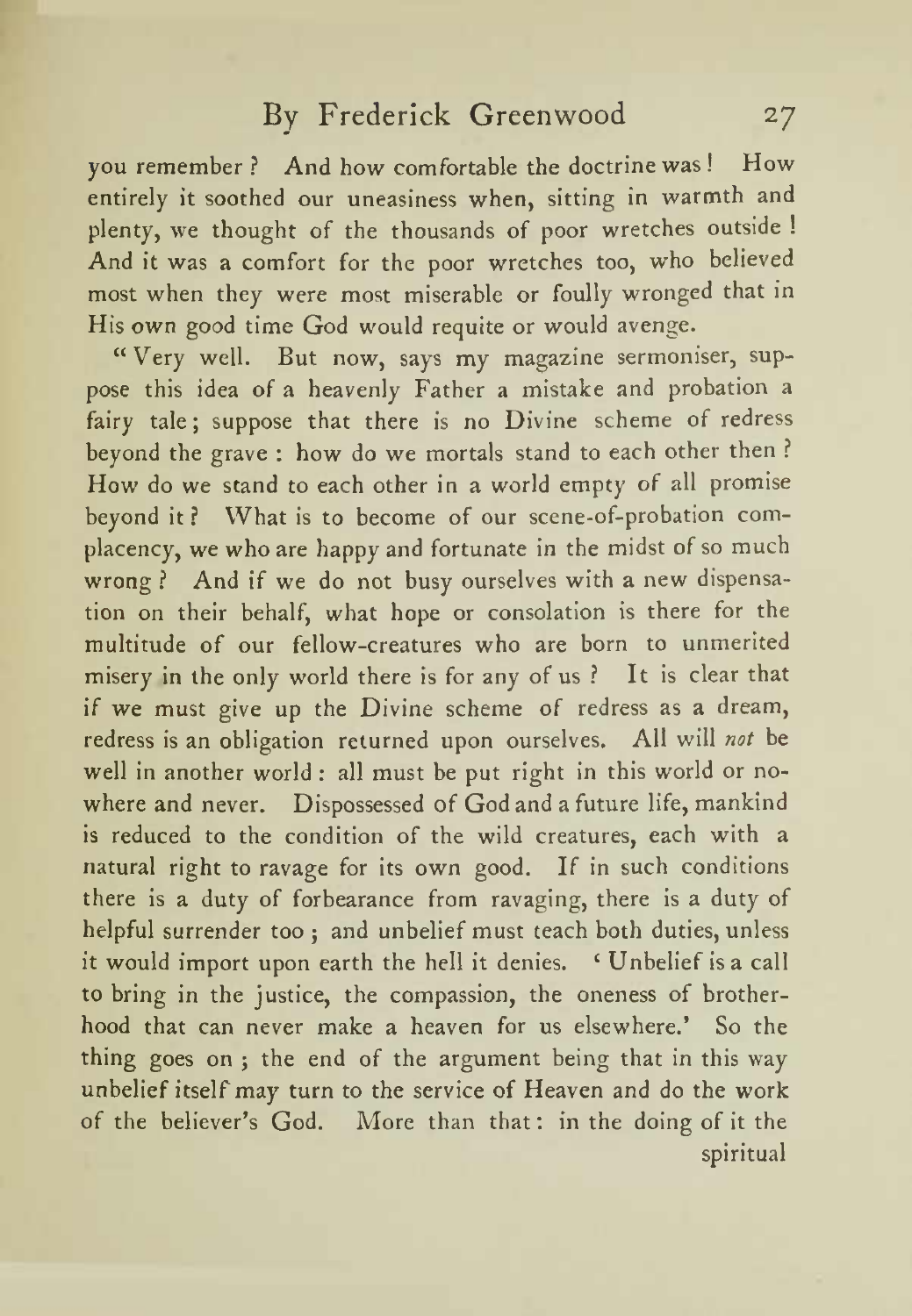spiritual nature of man must be exalted, step by step. That may be its way of perfection. On that path it will rise higher and higher into Divine illuminations which have touched it but very feebly as yet, even after countless ages of existence.

" Do you recognise these speculations ? " said Vernet, after a silence.

<sup>I</sup> recognised them well enough, without at all anticipating that so much of them would presently re-appear in the formal theory of more than one social philosopher.

There was <sup>a</sup> piano in the little room we dined in. For <sup>a</sup> minute or two Vernet, standing with his cigar between his lips, went lightly over the keys. The movement, though extremely quick, was wonderfully soft, so that he had not to raise his voice in saying :

" I have an innocent little speculation of my own. How long will it be before this spiritual perfectioning is pretty near accom plishment ? Two thousand years ? One thousand years ? Twenty generations at the least ! Ah, that is the despair of us poor wretches of to-day and to-morrow. Well, when the time comes <sup>I</sup> fancy that an entirely new literature will have <sup>a</sup> new language. There will certainly be <sup>a</sup> new literature if ever spiritual progress equals intellectual progress. The dawning of conceptions as yet undreamt of, enlightenments higher than any yet attained to, may be looked for, <sup>I</sup> suppose, as in the natural order of things ; and even without extraordinary revelations to the spirit, the spiritual advance must have an enormous effect in disabusing, informing and inspiring mental faculty such as we know it now. And meanwhile ? Meanwhile words are all that we speak with, and how weak are words ? Already there are heights and depths of feeling which they are hardly more adequate to express than the dumbness of the dog can express his love for his master. Yet there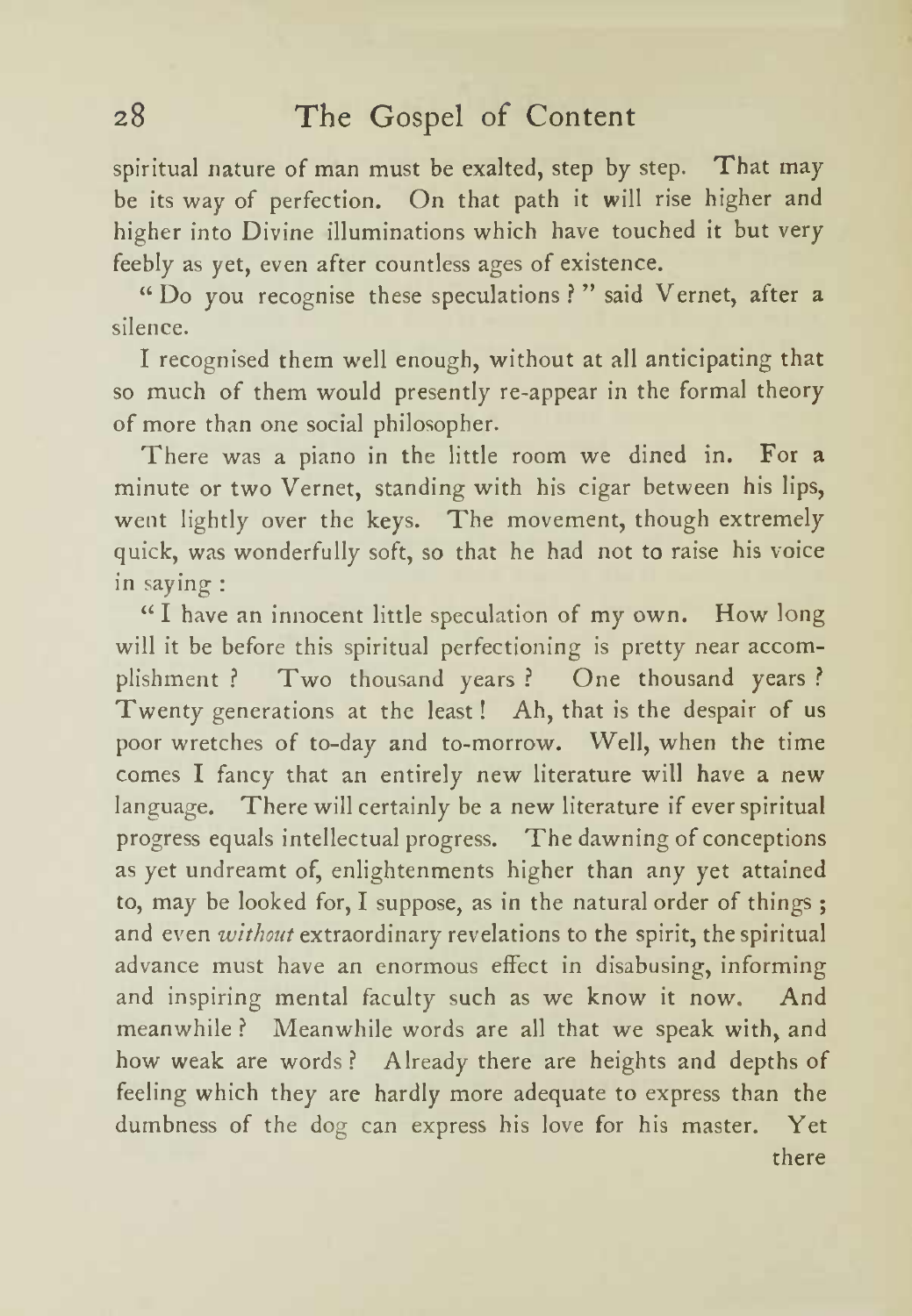there is <sup>a</sup> language that speaks to the deeper thought and finer spirit in us as words do not-moving them profoundly though they have no power of articulate response. They heave and struggle to reply, till our breasts are actually conscious of pain sometimes ; but-no articulate answer. Do you recognise--- ?"

<sup>I</sup> pointed to the piano with the finger of interrogation.

" Yes," said Vernet, with <sup>a</sup> delicate sweep of the keyboard, " it is this! It is music; music, which is felt to be the most subtle, most appealing, most various of tongues even while we know that we are never more than half awake to its pregnant meanings, and have not learnt to think of it as becoming the last perfection of speech. But that may be its appointed destiny. No, I don't think so only because music itself is a thing of late, speedy and splendid development, coming just before the later diffusion of spiritual growth. Yet there is something in that, something which an evolutionist would think apposite and to be expected. There is more, however, in what music is—a voice always understood to have powerful innumerable meanings appealing to we know not what in us, we hardly know how ; and more, again, in its being an exquisite voice which can make no use of reason, nor reason of it ; nor calculation, nor barter, nor anything but emotion and thought. The language we are using now, we two, is animal language by direct pedigree, which is worth observation don <sup>t</sup> you think ? And, for another thing, when it began it had very small likelihood of ever developing into what it has become under the constant addition of man's business in the world and the accretive demands of reason and speculation. And the poets have made it very beautiful no doubt ; yes, and when it is most beautiful it is most musical, please observe : most beautiful, and at the same time most meaning. Well, then ! A new nature, new needs. What do you think ? What do you say against music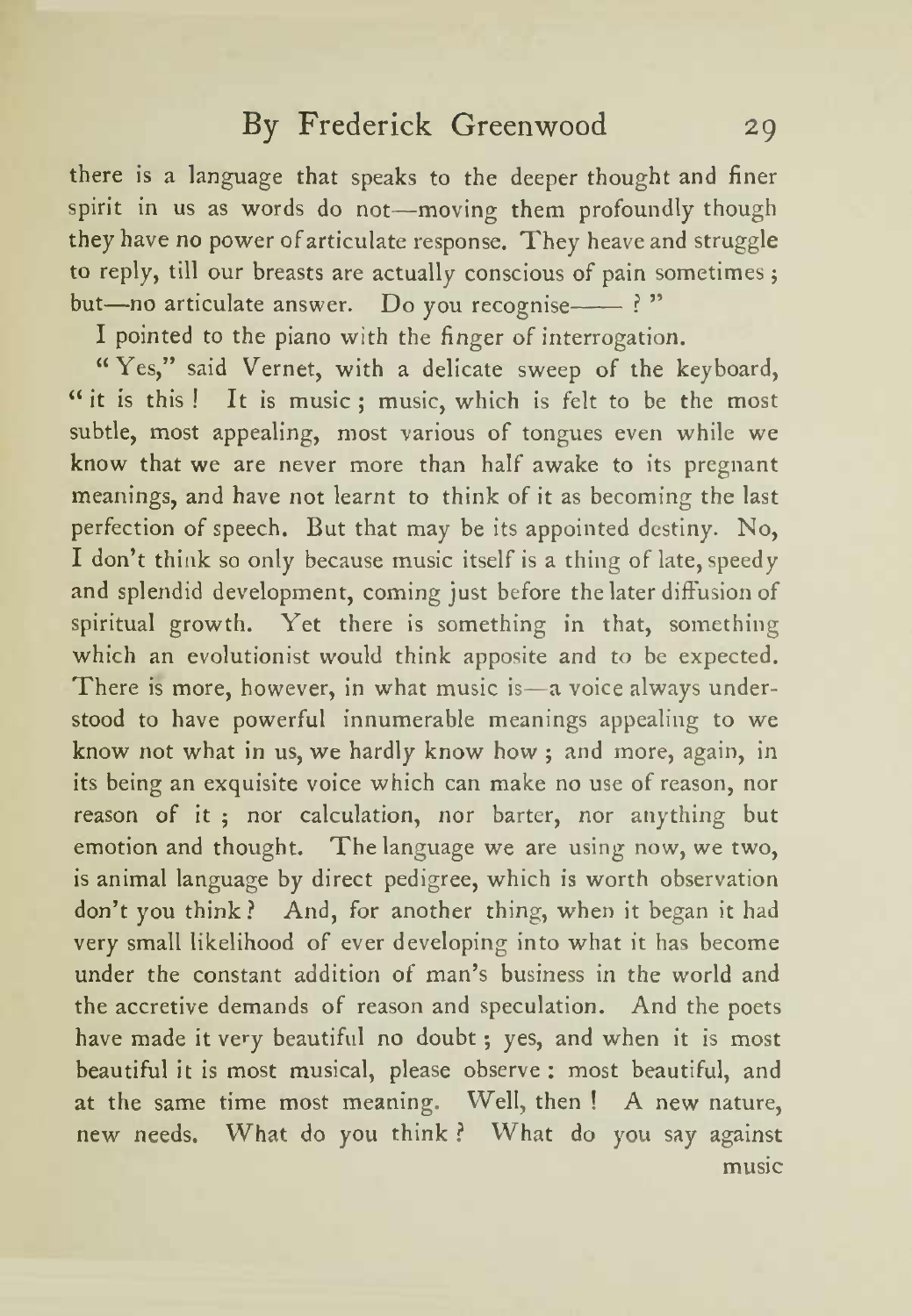music being wrought into another language for mankind, as it nears the height of its spiritual growth ?

"Isay it isa pretty fancy, and quitewithinreasonablespeculation."

" But yet not of the profoundest consequence," added Vernet, coming from the piano and resuming his seat by the window. " No ; but what is of consequence is the cruel tedium of these evolu tionary processes. A thousand years, and how much movement ?"

" Remember the sudden starts towards perfection, and that the farther we advance the more we may be able to help."

"Well, but that is the very thing <sup>I</sup> meant to say. Help is not only desirable, it is imperatively called for. For an unfortunate offensive movement risesagai nst this better one,which will bechecked, or perhaps thrown back altogether, unless the stupid reformers who confront the new spirit of kindness with the highwayman <sup>s</sup> demand are brought to reason. What <sup>I</sup> most willingly yield to friend and brother 1 do not choose to yield to an insulting thief; rather will <sup>I</sup> break his head in the cause of divine Civility. Robbery is no way of righteousness, and your gallant reformers who think it <sup>a</sup> fine heroic means of bringing on <sup>a</sup> better time for humanity should be taught that some devil has put the wrong plan into their heads. It is his way of continuing under new conditions the old conflict of evil and good."

"But taught ! How should these so-earnest ones be taught ?"

" Ah, how ! Then leave the reformers ; and while they inculcate their mistaken Gospel of Rancour, let every wise man preach the Gospel of Content."

"Content-with things as they are ?"

"Why, no, my friend; for that would be preaching content with universal uncontent, which of course cannot last into <sup>a</sup> reign of wisdom and peace. But if you ask me whether <sup>I</sup> mean content with a very very little of this world's goods, or even contentment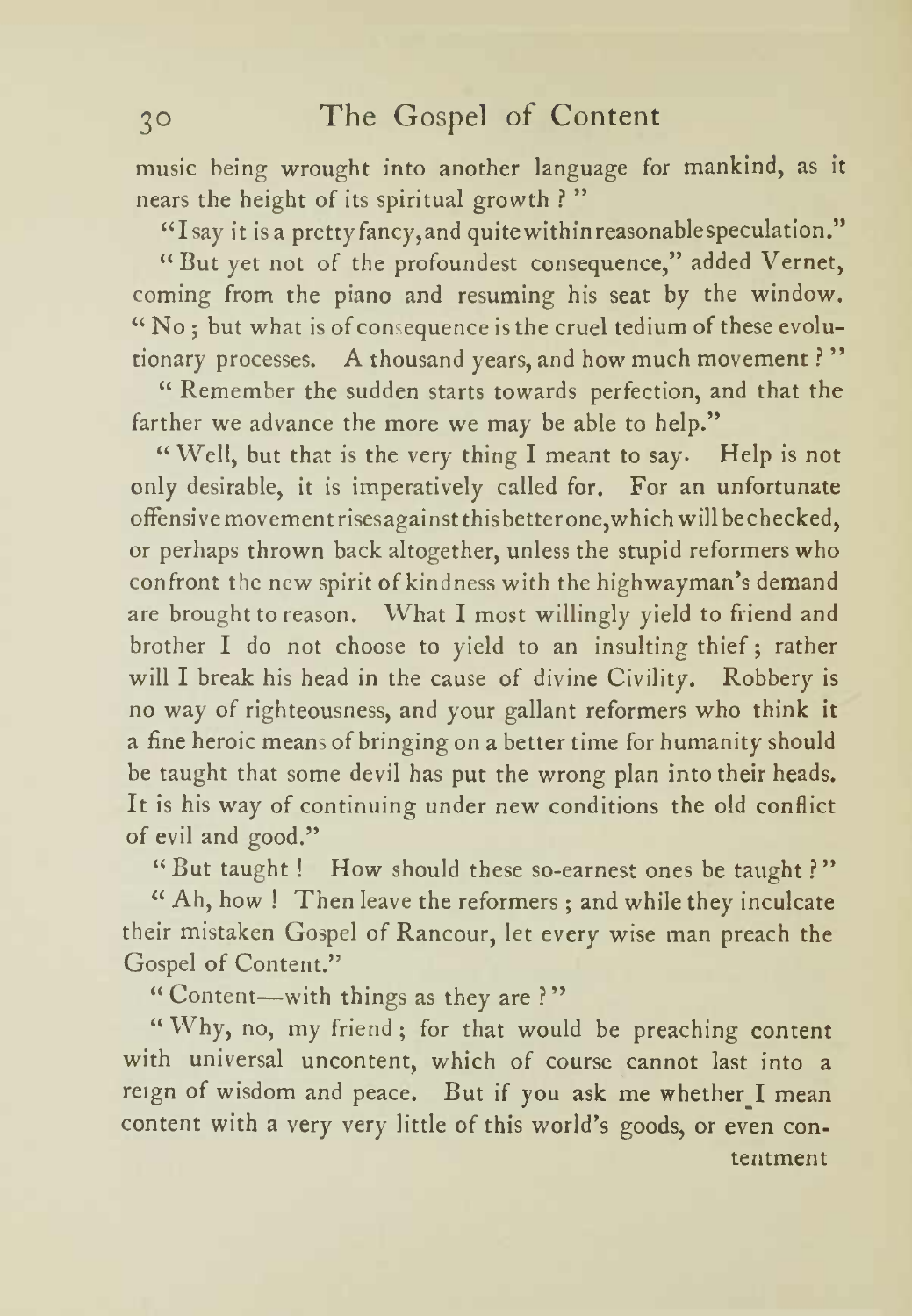tentment in poverty, <sup>I</sup> say yes. There will be no better day till that gospel has found general acceptance, and has been taken into the common habitudes of life. The end may be distant enough ; but it is your own opinion that the time is already ripe for the preacher, and if he were no Peter the Hermit but only another, another-"

"Father Mathew, inspired with more saintly fervour-"

"Who knows how far he might carry the divine light to which so many hearts are awakening in secret ? This first Christianity, it was but ' the false dawn.' Yes, we may think so."

Here there was a pause for a few moments, and then I put in a word to the effect that it would be difficult to commend <sup>a</sup> gospel of content to Poverty.

"But," said Vernet, " it will be addressed more to the rich and well-to-do, as you call them, bidding them be content with enough. Not forbidding them to strive for more than enough-that would never do. The good of mankind demands that all its energies should be maintained, but not that its energies should be meanly employed in grubbing for the luxury that is no enjoyment but only <sup>a</sup> show, or that palls as soon as it is once enjoyed, and then is no more felt as luxury than the labourer's second pair of boots or the mechanic's third shirt a week. For the men of thousands per annum the Gospel of Content would be the wise, wise, wise old injunction to plain living and high thinking, only with one addi tion both beautiful and wise : kind thinking, and the high and the kind thinking made good in deed. And it would work, this gospel ; we may be sure of it already. For luxury has became *common*; it is being found out. Where there was one person at the beginning of the century who had daily experience of its fatiguing disappointments, now there are fifty. Like everything else, it loses dis tinction by coming abundantly into all sorts of hands ; and mean while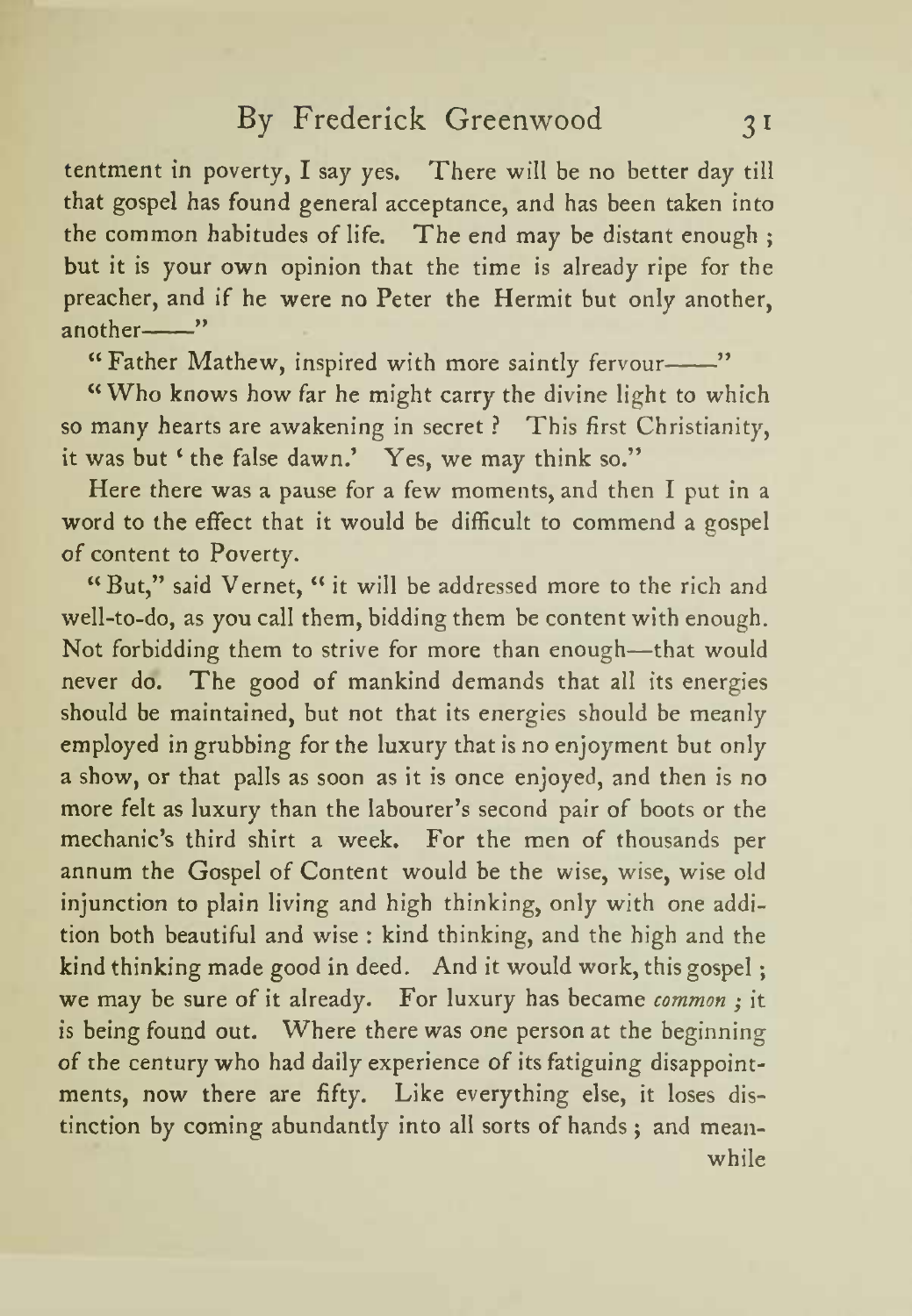while other and nobler kinds of distinction have multiplied and have gained acknowledgment. And from losing distinctionthis you must have observed—luxury is becoming vulgar; and I don't know why the time should be so very far off when it will be accounted shameful. Certain it is that year by year a greater number of minds, and such as mostly determine the currents of social sentiment, think luxury low ; without going deeper than the mere look of it, perhaps. These are hopeful signs. Here is good encouragement to stand out and preach a gospel of content which would be an education in simplicity, dignity, happiness, and yet more an education of heart and spirit. For nothing that a man can do in this world works so powerfully for his own spiritual good as the habit of sacrifice to kindness. It is so like a miracle that it is, I am sure, the one way—the one way appointed by the laws or our spiritual growth.

"Yes, and what about preaching the gospel of content to Poverty ? Well, there we must be careful to discriminate-careful to disentangle poverty from some other things which are the same thing in the common idea. Say but this, that there must be no content with squalor, none with any sort of uncleanness, and poverty takes its own separate place and its own unsmirched aspect. An honour able poverty, clear of squalor, any man should be able to endure with <sup>a</sup> tranquil mind. To attain to that tranquillity is to attain to nobleness ; and persistence in it, though effort fail and desert go quite without reward, ennobles. Contentment in poverty does not mean crouching to it or under it. Contentment is not cowardice, but fortitude. There is no truer assertion of manliness, and none with more grace and sweetness. Before it can have an established place in the breast of any man, envy must depart from it-envy, jealousy, greed, readiness to take half-honest gains, a horde of small ignoble sentiments not only disturbing but poisonous to the ground